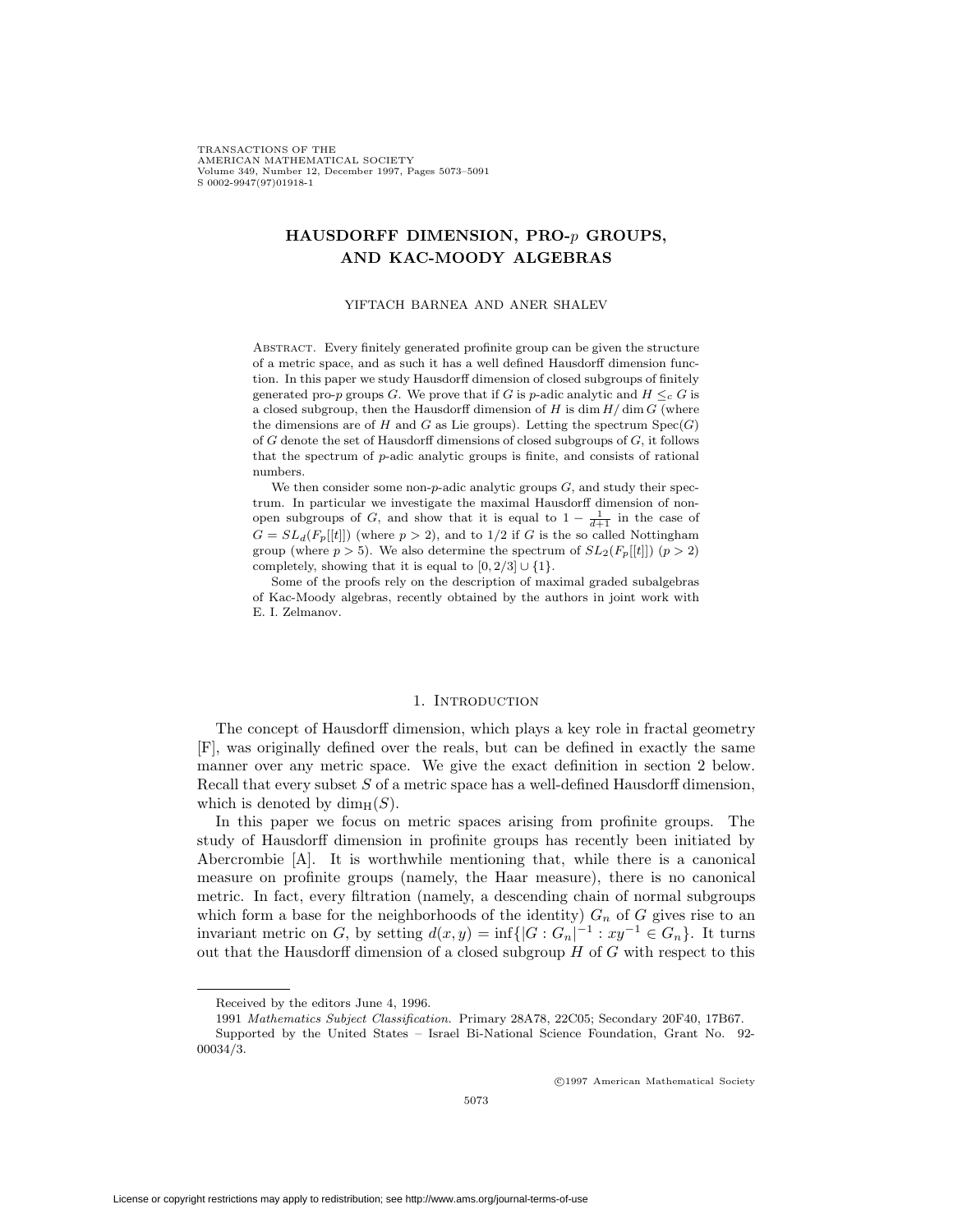metric is given by

(1) 
$$
\dim_{\mathrm{H}}(H) = \liminf_{n \to \infty} \frac{\log |HG_n/G_n|}{\log |G/G_n|}.
$$

See Theorem 2.4 below, whose proof relies heavily on a result of Abercrombie [A, Proposition 2.6]. Using (1) it is easy to see that the different metrics on *G*, while defining the same topology, can give rise to different Hausdorff dimension functions (see Example 2.5 below).

However, for finitely generated pro-*p* groups *G*, there is a rather natural way to define the metric, by using the filtration  $G_n = G^{p^n} = \langle x^{p^n} : x \in G \rangle$ . In the theorems below, the Hausdorff dimension is computed relative to this filtration. It can be shown, however, that our main results remain valid with respect to other natural filtrations, such as the lower *p*-series, or various congruence filtrations when available.

Given an infinite profinite group *G* (equipped with a metric induced by a prescribed filtration), we define the *dimension spectrum* (or simply the *spectrum*) of *G* by

 $Spec(G) = \{dim_H(H) : H$  is a closed subgroup of  $G$ .

Then the Hausdorff dimension of any open subgroup of *G* is 1, and finite subgroups of *G* have Hausdorff dimension 0. In particular we have

$$
\{0,1\} \subseteq \operatorname{Spec}(G) \subseteq [0,1].
$$

The main goal of this paper is to investigate the spectrum of pro-*p* groups lying in some important classes, such as *p*-adic analytic groups, more general analytic groups, and the so-called Nottingham group. We shall be particularly interested in groups *G* whose subgroup structure is far from clear. Thus, instead of finding all closed subgroups of *G*, we shall at least shed light on their possible 'sizes'. We shall also pose some problems which we consider natural, in the hope that they will stimulate further research in this area.

Our first result determines the Hausdorff dimension of subgroups of *p*-adic analytic groups (for background, see [DDMS]). Note that, if *G* is a *p*-adic analytic pro-*p* group, then any closed subgroup *H* of *G* is also *p*-adic analytic. The dimension of *G* as a *p*-adic analytic group is denoted by dim *G*. The following result indicates that the concept of Hausdorff dimension generalizes (up to scaling) the concept of dimension for Lie groups.

**Theorem 1.1.** Let *G* be a *p*-adic analytic pro-*p* group, and let  $H \leq_c G$  be a closed *subgroup. Then*

$$
\dim_{\rm H}(H) = \frac{\dim H}{\dim G}.
$$

**Corollary 1.2.** *Let G be as above. Then*  $Spec(G) \subseteq \{0, 1/d, 2/d, \ldots, 1\}$ *, where d* = dim *G. In particular, G has a finite spectrum which consists of rational numbers.*

It is natural to ask whether the converse holds.

**Problem 1.** Let *G* be a finitely generated pro-*p* group such that  $Spec(G)$  is finite. Does it follow that *G* is *p*-adic analytic?

Even the case of a particularly small spectrum is not well understood.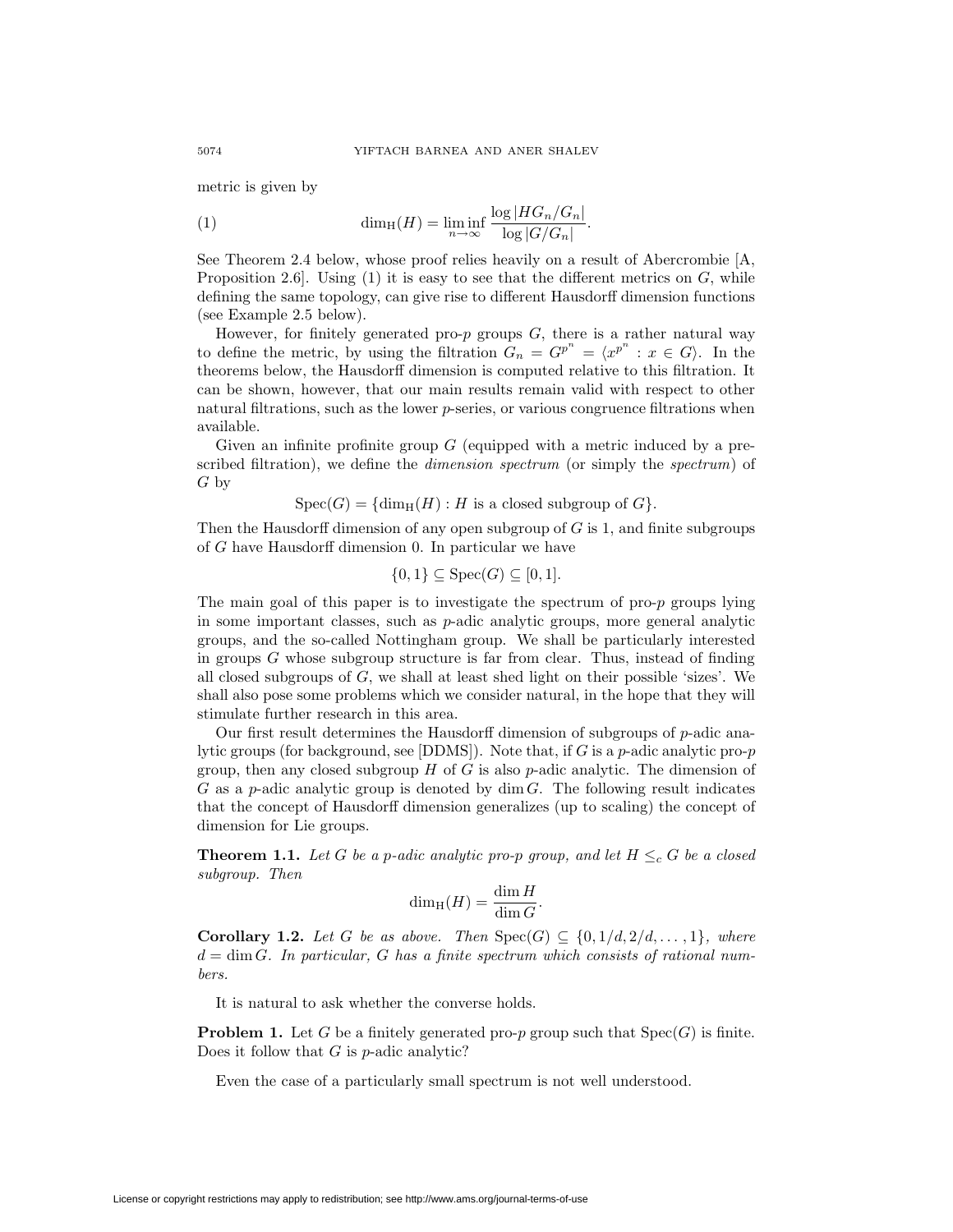**Problem 2.** Let *G* be a finitely generated pro-*p* group, and suppose  $Spec(G)$ *{*0*,* 1*}*. Does it follow that *G* is virtually pro-cyclic?

Using Theorem 1.1, it is easy to see that a positive answer to Problem 1 implies a positive answer to Problem 2.

Though we were not able to solve Problem 1, we can still obtain a characterization of *p*-adic analytic groups in terms of Hausdorff dimension. Indeed, combining Theorem 1.1 with the theory of *p*-adic analytic groups and with Zelmanov's theorem on the local finiteness of torsion pro-*p* groups [Z], we prove the following.

**Theorem 1.3.** *The following are equivalent for a finitely generated pro-p group G. (i) The Hausdorff dimension of a closed subgroup H of G is zero if and only if H is finite.*

*(ii) G is p-adic analytic.*

Thus, a non-*p*-adic analytic pro-*p* group must contain an infinite subgroups whose Hausdorff dimension is 0.

Let us now turn to another family of pro-*p* groups, namely those with analytic structure over the power series ring  $F_p[[t]]$ . Background on such groups can be found in [S] and [LSh]. Focusing on the typical example of  $SL_d(F_p[[t]])$  (or its first congruence subgroup), we prove the following:

**Theorem 1.4.** Let  $G = SL_d(F_p[[t]])$ , where  $d > 1$ . Then *(i)* Spec(*G*) *contains intervals; in fact*

$$
Spec(G) \supseteq [0, \frac{d(d+1)-2}{2(d^2-1)}].
$$

*(ii)* If  $p > 2$  then 1 *is an isolated point in* Spec $(G)$ *; in fact* 

$$
\text{Spec}(G) \cap (1 - \frac{1}{d+1}, 1) = \emptyset.
$$

Part (ii) above is best possible in the sense that there exists a closed subgroup *H*  $\lt_c$  *G* (namely, a suitable parabolic subgroup) such that  $\dim_{\text{H}}(H) = 1-(d+1)^{-1}$ . As for part (i), it can be shown that, asymptotically,  $Spec(G)$  contains a larger interval of the form  $[0, 1 - O(d^{-1/2})]$ , but this does not matter for our purpose here.

Theorem 1.4 enables us to determine  $Spec(G)$  completely in the case  $d = 2$ ,  $p > 2$ .

**Corollary 1.5.** Let 
$$
G = SL_2(F_p[[t]]) (p > 2)
$$
. Then  
\n
$$
Spec(G) = [0, 2/3] \cup \{1\}.
$$

Note that  $SL_d(F_p[[t]])$  is not a pro-*p* group, though it contains open pro-*p* subgroups, such as the first congruence subgroup which we denote by  $SL_d^1(F_p[[t]])$ . The results mentioned above are valid with respect to the congruence subgroups filtration on  $SL_d(F_p[[t]])$ , but they are also valid for  $G = SL_d^1(F_p[[t]])$  with respect to our usual pro- $p$  filtration  $G^{p^n}$ .

Our final result on Hausdorff dimensions concerns the so-called Nottingham group, namely the group of normalized automorphisms of the power series ring  $F_p[[t]]$ . This group, which we denote by  $\text{Aut}^1F_p[[t]]$ , has some remarkable properties and plays important role in the theory of pro-*p* groups; see, for instance, [J], [Yo], [Sh2], [C]. While we have not been able to determine its spectrum completely, we can prove the following.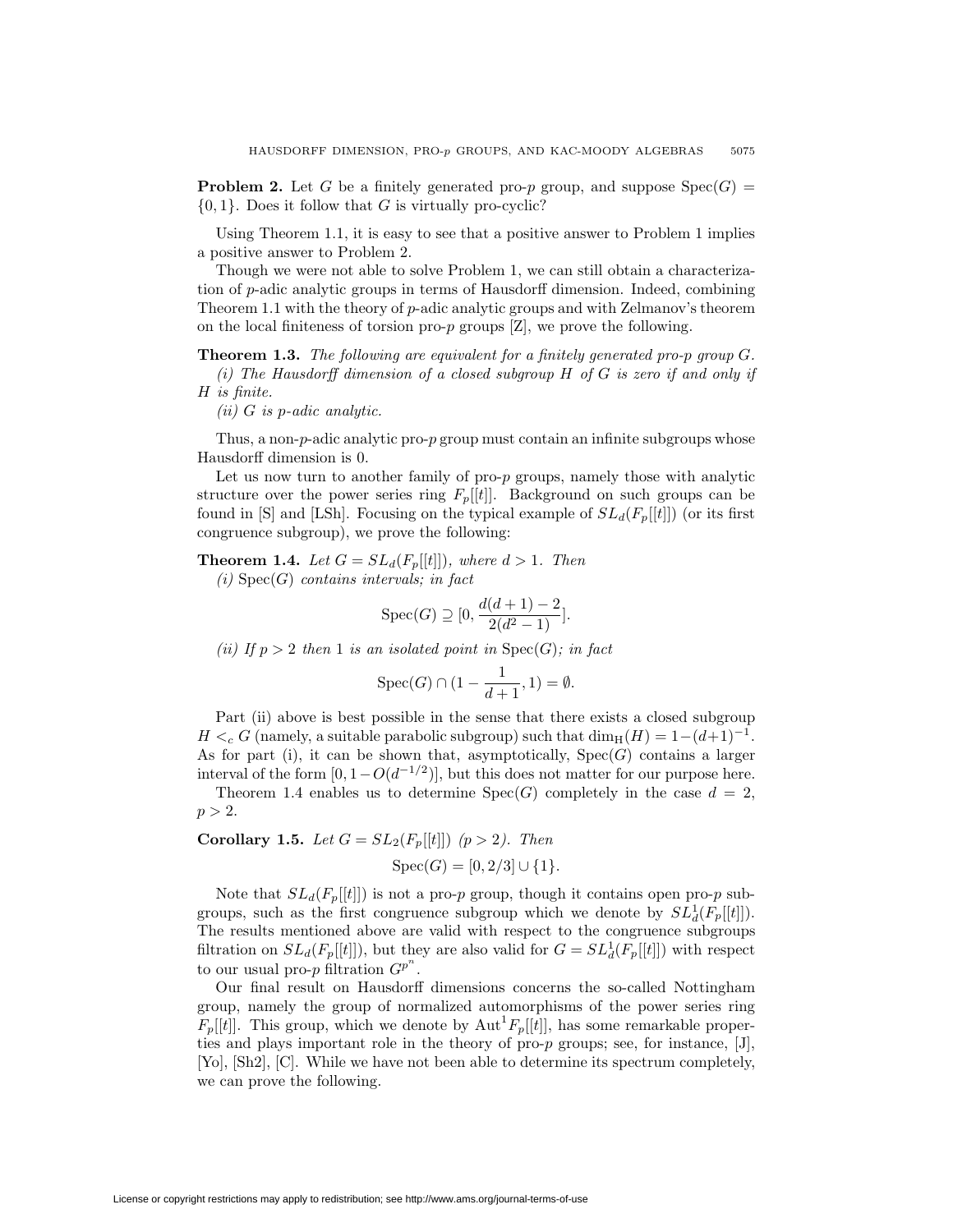**Theorem 1.6.** *Let*  $G = \text{Aut}^1(F_p[[t]])$ *, where*  $p \geq 5$ *. Then*  $(i)$  1 *is an isolated point in*  $Spec(G)$ *; in fact* 

$$
Spec(G) \cap (1/2, 1) = \emptyset \text{ if } p > 5,
$$

*and*  $Spec(G) \cap (3/5, 1) = \emptyset$  *if*  $p = 5$ *. (ii)*

$$
\{1/n : n \ge 1\} \subseteq \text{Spec}(G) \subseteq [0, 3/p] \cup \{1/n : n \ge 1\}.
$$

For  $p > 5$  part (i) is best possible, in that there is a subgroup *H* of *G* whose Hausdorff dimension is 1*/*2. Part (ii) suggests the following.

**Problem 3.** Does the spectrum of the Nottingham group coincide with the harmonic series  $\{1/n : n \geq 1\}$ ?

In the context of Theorems 1.4 and 1.6, it is natural to associate with a finitely generated pro- $p$  group  $G$  a parameter  $l(G)$ , defined by

 $l(G) = \sup\{\dim_H(H) : H <_{c} G \text{ is not open}\}.$ 

To determine  $l(G)$  it suffices to compute  $\dim_H(H)$  for all closed non-open subgroups *H* of *G* which are maximal with respect to these properties. This is because every closed non-open subgroup of a finitely generated pro-*p* group is contained in such a subgroup.

Several fundamental problems in pro-*p* groups could be solved if one could determine the maximal non-open subgroups of groups such as  $SL_d^1(F_p[[t]])$ ; however, this seems an incredibly difficult task, and Aschbacher type theorems (like those describing the maximal subgroups of finite groups of Lie type) seem out of reach here. Our approach to the determination of  $l(G)$  is therefore more Lie-theoretic than group-theoretic. The main idea is to associate with *G* a graded Lie algebra  $L(G)$  (using the given filtration  $G_n$  or some related series), and to note that nonopen subgroups *H* of *G* give rise to graded subalgebras  $L(H)$  of  $L(G)$  which have infinite codimension, such that the Hausdorff dimension of *H* can be reconstructed from the Lie subalgebra *L*(*H*).

For the groups under consideration  $L(G)$  turns out to be the positive part of an affine (possibly twisted) Kac-Moody algebra associated with some finite simple Lie algebra *G* over  $F_p$ . More specifically, if  $G = SL_d^1(F_p[[t]])$ , then  $L(G) \cong sl_d(F_p) \otimes$  $tF_p[t]$ , and if  $G = \text{Aut}^1(F_p[[t]])$  then  $L(G)$  coincides with the positive part of a loop algebra associated with the first Witt algebra  $W_1$  over  $F_p$ . We therefore need a description of the graded subalgebras of the positive part of affine Kac-Moody algebras which have infinite codimension and which are maximal with respect to these properties. Subalgebras of this kind – as well as maximal graded subalgebras of affine Kac-Moody algebras – are described in the recent work [BShZ]. This description plays a useful role in the proof of 1.4(ii) and 1.6. In particular, we show that  $l(SL_d^1(F_p[[t]])) = 1 - (d+1)^{-1}$  if  $p > 2$ , and that  $l(\text{Aut}^1(F_p[[t]])) = 1/2$  if  $p > 5$ . The proof of part (ii) of 1.6 is somewhat more subtle, and involves successive use of the results of [BShZ].

In order to prove part (ii) of Theorem 1.4, we also need information on maximal Lie subalgebras of  $sl_d(F_p)$ . In his classical works [D1] and [D2], Dynkin gave a complete description of maximal subalgebras of semisimple Lie algebras over an algebraically closed field *F* of characteristic 0. It would be interesting to obtain a characteristic *p* version of Dynkin's theorem. Here we prove a less ambitions result, which suffices for our purpose.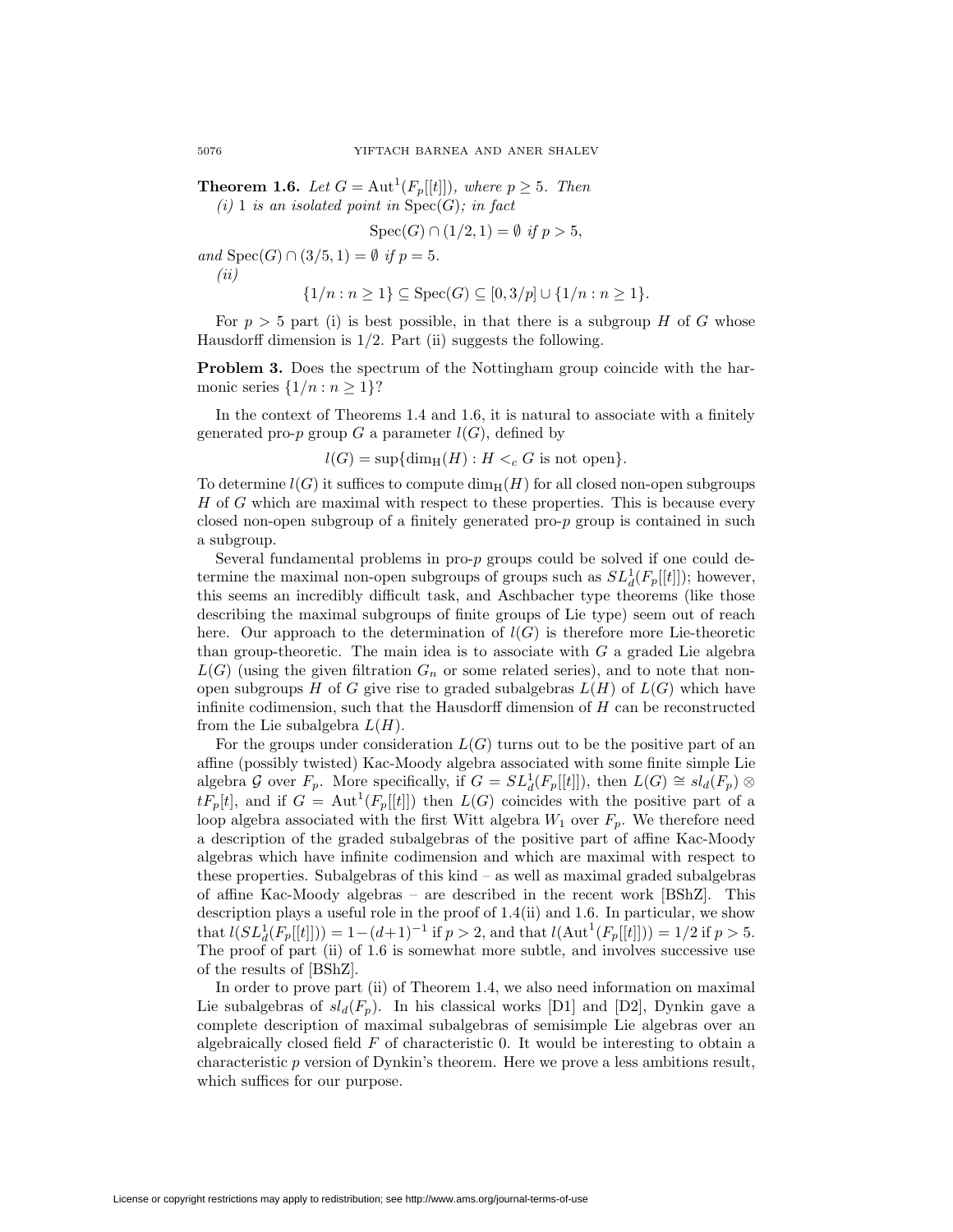**Theorem 1.7.** Let F be a field of characteristic  $\neq 2$ . Then the maximal dimension *of a proper Lie subalgebra of*  $sl_d(F)$  *is*  $d^2 - d$ *.* 

We are not sure about the novelty of this result; for completeness, we give an elementary and self-contained proof of Theorem 1.7 in the appendix.

We note that, while  $l(G)$  < 1 for the groups discussed above, there exist finitely generated pro-*p* groups for which  $l(G) = 1$ . For example, if G is a free pro-*p* group of rank *d >* 1, and *N* is a closed normal subgroup such that *G/N* is infinite *p*-adic analytic (e.g.  $N = G'$ ), then it is not difficult to check that  $\dim_{\mathcal{H}}(N) = 1$ , though *N* is not open.

We conclude the introduction with somewhat related problems.

**Problem 4.** What is the spectrum of the free pro-*p* group on *d* generators?

**Problem 5.** Is there a finitely generated pro-*p* group *G* such that  $Spec(G) = [0, 1]$ ?

This paper is organized as follows. Basic notions such as Hausdorff dimension and box dimension are discussed in Section 2, where formula (1) is established. Theorems 1.1-1.3 are proved in Section 3, which deals with *p*-adic analytic groups. In Section 4 we turn to  $F_p[[t]]$ -analytic groups, and prove part (i) of Theorem 1.4. The rest of our results except Theorem 1.7 are proved in Section 5, where the relevant descriptions of subalgebras of Kac-Moody algebras are presented. Theorem 1.7 is proved in the appendix.

## 2. Fractal dimensions

In this section we provide some background and basic definitions concerning Hausdorff dimension, and related fractal dimensions. See Chapters 2 and 3 of Falconer [F] for more details.

We start with some general notation. Unless otherwise stated, all profinite groups are assumed to be infinite. For profinite groups  $H, G$  we write  $H \leq_c G$  if  $H$  is a closed subgroup of *G*. Group commutators are denoted by  $(x, y) = x^{-1}y^{-1}xy$ , to be distinguished from Lie products  $[x, y]$ . For subgroups  $H, K \leq_c G$ ,  $(H, K)$ denotes the closed subgroup generated by all commutators  $(x, y)$  ( $x \in H, y \in K$ ). We denote by *G<sup>n</sup>* the closed subgroup generated by all *n*th powers in *G*. A *filtration* of *G* is a descending chain of open normal subgroups  $G = G_0 \ge G_1 \ge \cdots \ge G_n \ge$ 

*···* which form a base for the neighborhoods of the identity. Note that we have  $\bigcap_{n=0}^{\infty} G_n = \{1\}$  for such a series. A filtration  $G_n$  of *G* is said to be *p*-central if it satisfies  $(G_n, G_m) \leq G_{n+m}$  and  $G_n^p \leq G_{n+1}$  for all  $n, m$ . If the latter condition is replaced by  $G_n^p \leq G_{pn}$  then  $G_n$  is said to be an  $N_p$ -series. We denote by  $\mathbb{Z}_p$  the ring of *p*-adic integers, and by *F*[[*t*]] the ring of formal power series over the field *F*. By a graded algebra we usually mean an N-graded algebra, where N denotes the positive integers. The rank of a profinite group  $G$  is defined to be the minimal  $r$  (possibly infinity) such that every closed subgroup of *G* can be generated (topologically) by at most *r* elements. Additional notation will be introduced when required.

Let  $(X, d)$  be a metric space, let  $Y \subseteq X$  and let  $\alpha, \rho$  be positive numbers. Define

$$
\mathcal{H}_{\rho}^{\alpha}(Y) = \inf \sum_{i} (\text{diam } S_{i})^{\alpha},
$$

where  ${S_i}_{i=0}^{\infty}$  is a cover of *Y* by sets of diameter at most  $\rho$ , and the infimum is taken over all such covers. Note that  $\mathcal{H}_{\rho}^{\alpha}(Y)$  is non-increasing with  $\rho$ , and so the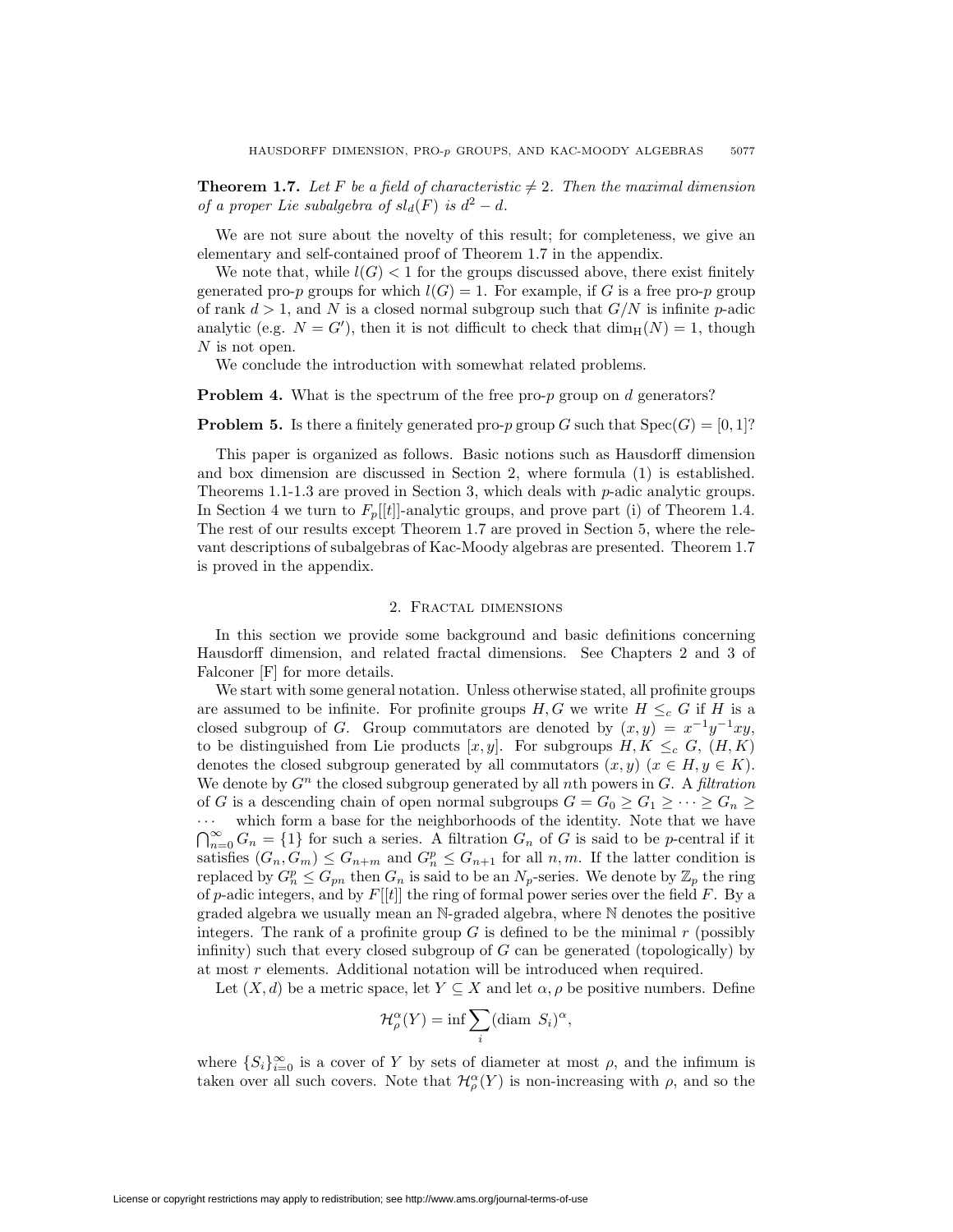limit

$$
\mathcal{H}^{\alpha}(Y) = \lim_{\rho \to \infty} \mathcal{H}^{\alpha}_{\rho}(Y)
$$

exists. It is easy to verify that  $\mathcal{H}^{\alpha}$  is an outer measure on X; it is usually referred to as the *α*-dimensional Hausdorff measure on *X*. The following can be readily verified.

**Lemma 2.1.** *If*  $\mathcal{H}^{\alpha}(Y) < \infty$  *and*  $\alpha < \alpha'$ *, then*  $\mathcal{H}^{\alpha'}(Y) = 0$ *.* 

We can now define the *Hausdorff dimension* of a set  $Y \subseteq X$ , as follows:

$$
\dim_{\mathrm{H}}(Y) = \sup \{ \alpha | \mathcal{H}^{\alpha}(Y) = \infty \} = \inf \{ \alpha | \mathcal{H}^{\alpha}(Y) = 0 \}.
$$

Clearly, if  $Y \subseteq Y'$  then  $\dim_{\mathcal{H}}(Y) \leq \dim_{\mathcal{H}}(Y')$ . It can also be shown that

$$
\dim_{\mathrm{H}}\left(\bigcup_{n=0}^{\infty}Y_n\right)=\sup\dim_{\mathrm{H}}(Y_n)
$$

for subsets  $Y_n \subseteq X$ .

Let us define additional fractal dimensions, which we shall call the *lower and upper box dimensions.* For  $\rho > 0$  define  $N_{\rho}(Y)$  to be the minimal number of sets of diameter at most *ρ* needed to cover *Y* . Now set

$$
\underline{\dim}_{\mathrm{B}}(Y) = \liminf_{\rho \to 0} \frac{\log N_{\rho}(Y)}{-\log \rho}, \qquad \overline{\dim}_{\mathrm{B}}(Y) = \limsup_{\rho \to 0} \frac{\log N_{\rho}(Y)}{-\log \rho}.
$$

The connection between the Hausdorff dimension and the box dimensions is given by

**Lemma 2.2.** *For every*  $Y \subseteq X$ ,  $\dim_{\mathbb{H}}(Y) \leq \dim_{\mathbb{R}}(Y)$ *.* 

See [F, p. 43]. We point out that, in general, equality need not hold.

Now, let *G* be a profinite group, equipped with a filtration *Gn*. Define an invariant metric *d* on *G* by

$$
d(x, y) = \inf \{ |G : G_n|^{-1} | xy^{-1} \in G_n \}.
$$

The balls in *G*, with respect to this metric, are the left (right) cosets of *Gn*, and the diameter of such a ball is  $|G: G_n|^{-1}$ . Moreover, every set of diameter  $|G: G_n|^{-1}$ is contained in some coset of  $G_n$ .

Let  $H \leq_c G$  be a closed subgroup. It follows from the above remarks that, if  $\rho = |G: G_n|^{-1}$ , then  $N_{\rho}(H) = |HG_n: G_n| = |H:H \cap G_n|$ . By the definition of the box dimensions we obtain

$$
\underline{\dim}_{\mathrm{B}}(H) = \liminf_{n \to \infty} \frac{\log |HG_n/G_n|}{\log |G/G_n|}, \qquad \overline{\dim}_{\mathrm{B}}(H) = \limsup_{n \to \infty} \frac{\log |HG_n/G_n|}{\log |G/G_n|}.
$$

In [A, Proposition 2.6] Abercrombie proved that the Hausdorff dimension of *H* is bounded below by  $\liminf_{n\to\infty} \frac{\log |H G_n / G_n|}{\log |G / G_n|}$ . We therefore have

**Lemma 2.3.** *Let H*, *G be as above. Then*  $\dim_{\rm H}(H) \ge \dim_{\rm B}(H)$ *.* 

Combining this result with Lemma 2.2, we can derive our main tool in this paper.

**Theorem 2.4.** *Let G be a profinite group with a filtration*  $\{G_n\}_{n=0}^{\infty}$  *and let*  $H \leq_c G$ *be a closed subgroup. Then*

$$
\dim_{\mathrm{H}}(H) = \underline{\dim}_{\mathrm{B}}(H) = \liminf_{n \to \infty} \frac{\log |HG_n/G_n|}{\log |G/G_n|} = \liminf_{n \to \infty} \frac{\log |H:H \cap G_n|}{\log |G:G_n|},
$$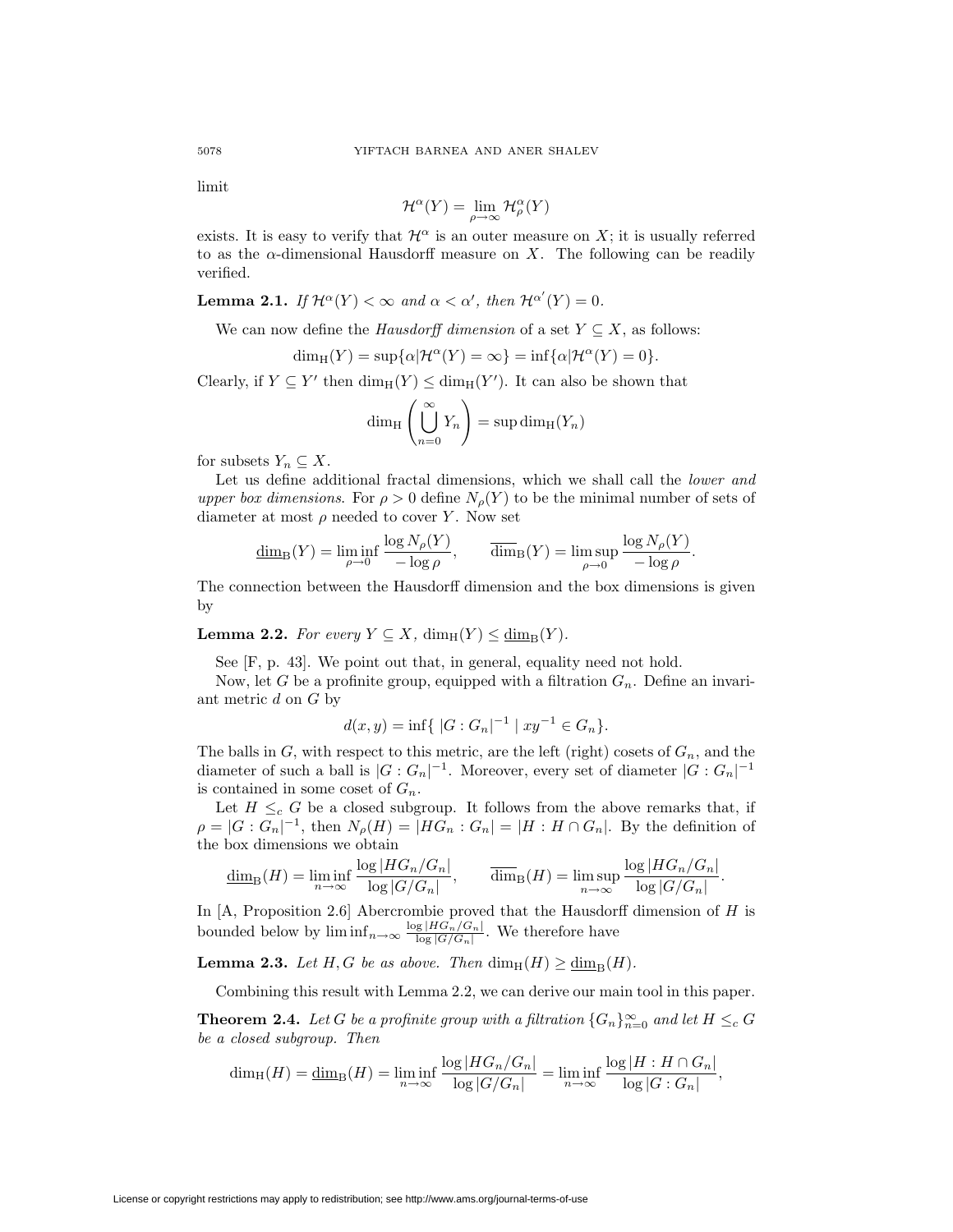*where the Hausdorff dimension is computed with respect to the metric associated with the filtration*  ${G_n}$ .

It is now clear that *G* and its open subgroups have Hausdorff dimension 1, and that finite subgroups of *G* have Hausdorff dimension zero (assuming *G* is infinite). As shown below, the Hausdorff dimension does depend on the filtration.

**Example 2.5.** Let  $G = \mathbb{Z}_p \oplus \mathbb{Z}_p$  and  $H = \{0\} \oplus \mathbb{Z}_p$ . Then if the Hausdorff dimension is computed relative to the filtration  $G_n = p^n \mathbb{Z}_p \oplus p^n \mathbb{Z}_p$  we obtain  $\dim_{\mathrm{H}}(H) = \frac{1}{2}$ , while if the Hausdorff dimension is computed relative to the filtration  $G_n = p^{2n} \mathbb{Z}_p \oplus p^n \mathbb{Z}_p$  we obtain  $\dim_{\mathrm{H}}(H) = \frac{1}{3}$ .

Unless otherwise stated, if *G* is a pro-*p* group, it is considered as a metric space with respect to the filtration  $G_n = G^{p^n}$ .

### 3. *p*-adic analytic groups

This section is devoted to the proof of Theorems 1.1 and 1.3. The reader is referred to [DDMS] for background on *p*-adic analytic pro-*p* groups and powerful pro-*p* groups.

We need some ad-hoc notation. For a group *G* and a positive integer *n* let  $G^{n}$ denote the set of all *n*th powers of elements of *G* (thus  $G^{p^n} = \langle G^{\{p^n\}} \rangle$ ). We need the following somewhat technical result.

**Lemma 3.1.** *Let G be a finitely generated powerful pro-p group and let*  $H \leq_c G$  *be a closed subgroup. Let*  $G_n = G^{p^n}$ ,  $H_n = H^{p^n}$ . Then

*(i)* There exists a constant  $c > 0$  such that  $H \cap G_n = (H \cap G_c)^{\{p^{n-c}\}}$  for all  $n > c$ *.* 

*(ii)* There exists a constant  $c > 0$  such that  $H \cap G_n \leq H_{n-c}$  for all  $n \geq c$ .

*Proof.* Let  $U_n = G_n/G_{n+1}$   $(n \geq 1)$ . Since *G* is powerful, the sections  $U_n$  are elementary abelian, and can be regarded as linear spaces over  $F_p$ . The map  $x \mapsto x^p$ gives rise to well defined linear epimorphisms  $\phi_n: U_n \to U_{n+1}$ , which will play a useful role in the proof. Since  $\dim U_n$  are bounded above by the rank, say *r*, of *G*, we see that dim  $U_n$  stabilizes and that  $\phi_n$  is an isomorphism for all large *n*.

Define  $V_n = (H \cap G_n)G_{n+1}/G_{n+1}$ . Then  $V_n \leq U_n$  and  $\phi_n(V_n) \leq V_{n+1}$ . Since  $\phi_n$  are injective for large *n*, the series dim  $V_n$  is non-decreasing for large *n*. But  $\dim V_n \leq r$  for all *n*. Hence the series  $\{\dim V_n\}$  stabilizes. It follows that there is a constant *c* such that, if  $n \geq c$ , then  $\phi_n$  induces an isomorphism from  $V_n$  to  $V_{n+1}$ . In particular,  $\phi_n(V_n) = V_{n+1}$  for all  $n \geq c$ .

**Claim.** Let  $n \geq c$ . Then the map  $x \mapsto x^p$  from  $H \cap G_n$  to  $H \cap G_{n+1}$  is surjective. Let *h* ∈ *H* ∩  $G_{n+1}$ . Since  $n \ge c$  there exist  $h_n \in H \cap G_n$  and  $g_{n+2} \in G_{n+2}$  such that  $h = h_n^p g_{n+2}$ . Note that  $g_{n+2} \in H \cap G_{n+2}$ .

We shall now show by induction on  $k \geq 0$  that

(2) 
$$
h = (h_n h_{n+1} \cdots h_{n+k})^p g_{n+k+2},
$$

where  $h_{n+m}$  ∈ *H* ∩  $G_{n+m}$  (0 ≤  $m \leq k$ ), and  $g_{n+k+2}$  ∈ *H* ∩  $G_{n+k+2}$ .

The case  $k = 0$  has already been proved. Suppose  $(2)$  holds for  $k$  and let us prove it for *k* + 1. Since  $n + k + 2 > c$  there are elements  $h_{n+k+1} ∈ H ∩ G_{n+k+1}$  and  $\tilde{g} ∈$  $H \cap G_{n+k+3}$  such that  $g_{n+k+2} = h_{n+k+1}^p \widetilde{g}$ . Hence  $h = (h_n h_{n+1} \cdots h_{n+k})^p h_{n+k+1}^p \widetilde{g}$ .<br>Since *C* is powerful we have Since *G* is powerful we have

 $h = (h_{n+k+1}, h_n h_{n+1} \cdots h_{n+k}) \in (G_{n+k+1}, G) \leq G_{n+k+2}.$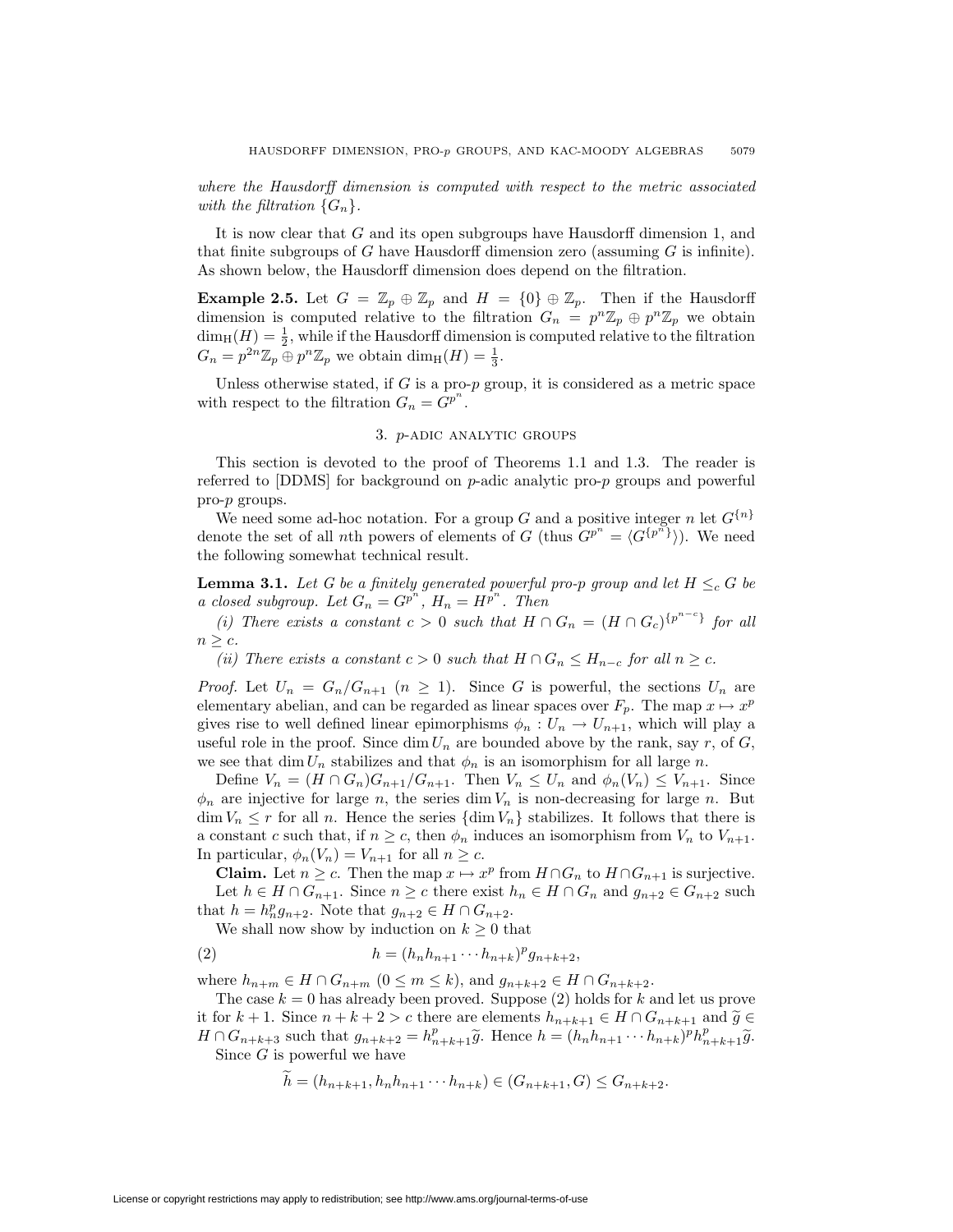Furthermore, if  $p = 2$  we even have  $h \in G_{n+k+3}$ . It follows that, in  $G/G_{n+k+3}$ , the image of *h* commutes with the images of  $h_{n+k+1}$  and of  $h_n h_{n+1} \cdots h_{n+k}$ .

Applying the well known formula

$$
(xy)^k = x^k y^k (y, x)^{k(k-1)/2},
$$

which holds whenever  $(x, y)$  commutes with  $x$  and  $y$ , we see that

$$
h = (h_n h_{n+1} \cdots h_{n+k} h_{n+k+1})^p \widetilde{h}^{p(p-1)/2} g' \widetilde{g},
$$

where  $g' \in H \cap G_{n+k+3}$ . Since  $h \in G_{n+k+2}$  and  $h \in G_{n+k+3}$  if  $p = 2$ , we obtain that, in any case,  $\tilde{h}^{p(p-1)/2} \in G_{n+k+3}$ . Hence we may write

$$
h = (h_n h_{n+1} \cdots h_{n+k} h_{n+k+1})^p g_{n+k+3},
$$

where  $h_{n+m} \in H \cap G_{n+m}$  for  $0 \leq m \leq k$  and  $g_{n+k+3} \in H \cap G_{n+k+3}$ .

This completes the proof of (2).

Clearly, the series  $\{h_n h_{n+1} \cdots h_{n+k}\}_{k=0}^{\infty}$  is a Cauchy series, so it converges to some  $h' \in H \cap G_n$ . On the other hand it follows from (2) that

$$
h = \lim_{k \to \infty} (h_n h_{n+1} \cdots h_{n+k})^p,
$$

and since  $x \mapsto x^p$  is continuous we have  $h = (h')^p$ .

Since *h* was an arbitrary element of  $H \cap G_{n+1}$  we obtain  $H \cap G_{n+1} = (H \cap G_n)^{\{p\}}$ . By repeated use of this equality we obtain  $H \cap G_n = (H \cap G_c)^{\{p^{n-c}\}}$  for all  $n \geq c$ . This proves part (i).

Part (ii) follows from part (i). Indeed

$$
H \cap G_n = (H \cap G_c)^{\{p^{n-c}\}} \le H^{p^{n-c}} = H_{n-c}.
$$

Applying part (ii) of the above result, we obtain the following 'Artin-Rees type' result for *p*-adic analytic groups.

**Corollary 3.2.** *Let G be a p-adic analytic pro-p group and let*  $H \leq_c G$  *be a closed subgroup.* Let  $G_n = G^{p^n}$  and  $H_n = H^{p^n}$ . Then there exists a constant c such that  $H \cap G_n \leq H_{n-c}$  *for all*  $n \geq c$ *.* 

*Proof.* Since *G* is *p*-adic analytic, there exists an integer  $a > 0$  such that  $G_a$  is powerful. Applying 3.1(ii) for  $H \cap G_a$  inside  $G_a$ , we see that for some constant *b* and for all  $n \geq b$  we have

$$
H \cap G_{a+n} = H \cap G_a^{p^n} \le (H \cap G_a)^{p^{n-b}} \le H_{n-b}.
$$

The result follows with  $c = a + b$ .

We can now prove our main results on the Hausdorff dimension in *p*-adic analytic pro-*p* groups. Recall that the Hausdorff dimension is computed relative to the filtration  $G_n = G^{p^n}$ .

*Proof of Theorem 1.1.* It is was shown by Lazard [La, p. 95] that

$$
\dim G = \lim_{n \to \infty} \frac{\log_p |G : G^{p^n}|}{n}, \qquad \dim H = \lim_{n \to \infty} \frac{\log_p |H : H^{p^n}|}{n}.
$$

By definition  $H^{p^n} \leq H \cap G_n$ , and hence

$$
\frac{\log_p|H:H\cap G_n|}{\log_p|G:G_n|}\leq \frac{\log_p|H:H^{p^n}|/n}{\log_p|G:G_n|/n}\stackrel{n\to\infty}\longrightarrow \frac{\dim H}{\dim G}.
$$

 $\Box$ 

 $\Box$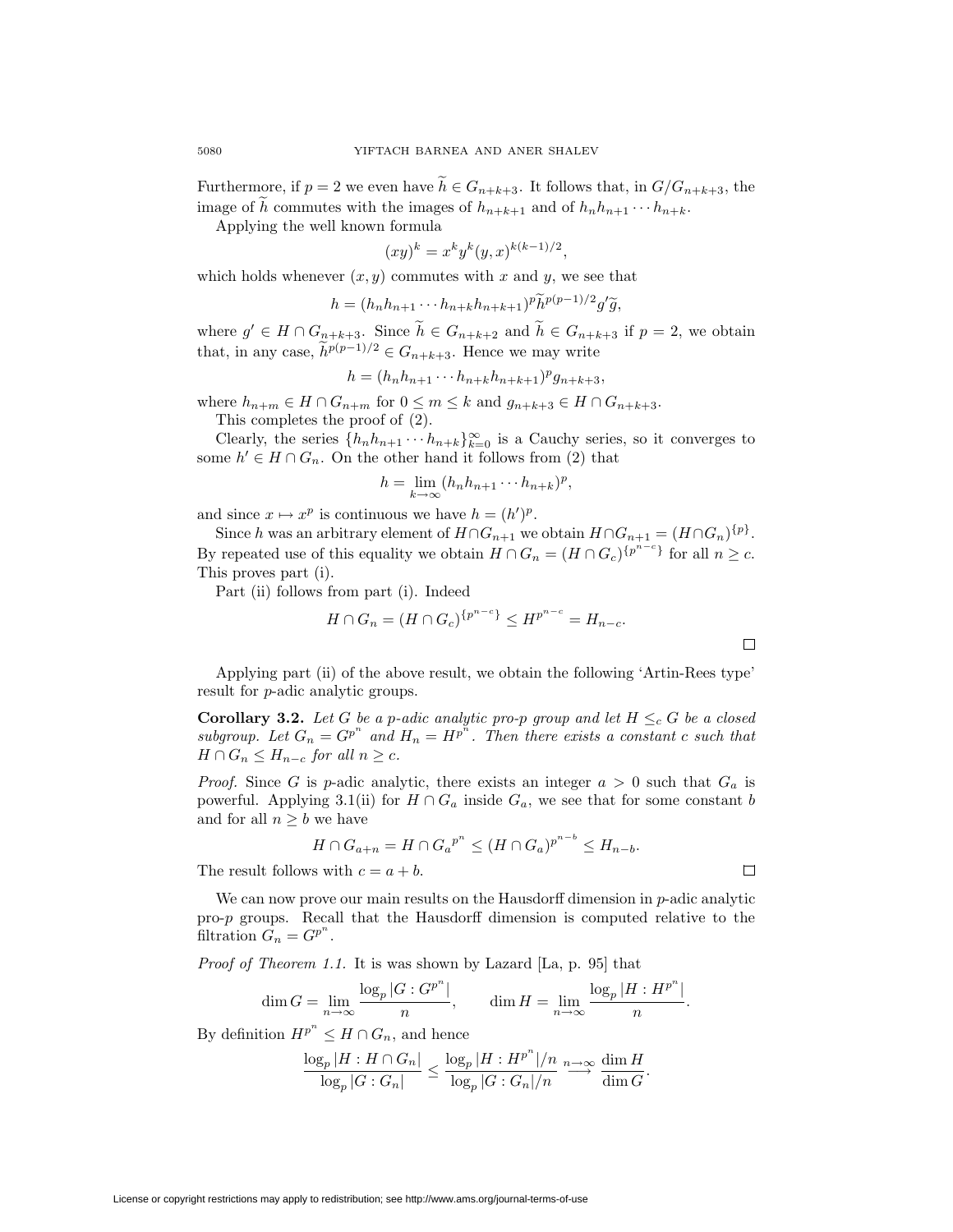By Theorem 2.4 we have

$$
\dim_{\mathrm{H}}(H) = \liminf_{n \to \infty} \frac{\log_p |H: H \cap G_n|}{\log_p |G: G_n|} \le \frac{\dim H}{\dim G}.
$$

On the other hand, by Corollary 3.2 we have  $H \cap G_{n+c} \leq H^{p^n} = H_n$  for all *n*, and hence

$$
\dim_{\mathrm{H}}(H) = \liminf_{n \to \infty} \frac{\log_p |H: H \cap G_{n+c}|}{\log_p |G: G_{n+c}|} \ge \lim_{n \to \infty} \frac{\log_p |H: H_n|/n}{\log_p |G: G_{c+n}|/n} = \frac{\dim H}{\dim G}.
$$

The result follows.

*Proof of Theorem 1.3.* Obviously, if *H* is a finite subgroup of the infinite pro-*p* group *G*, then  $\dim_{\text{H}}(H) = 0$ . Suppose now that *G* is *p*-adic analytic, and that *H* is a closed subgroup satisfying  $\dim_H(H) = 0$ . Applying Theorem 1.1 we obtain  $\dim H = 0$  (as a *p*-adic Lie group), and this implies that *H* is finite. Therefore condition (ii) implies condition (i).

To prove the converse, suppose *G* is not *p*-adic analytic. Then *G* is a finitely generated infinite pro-*p* group, and so by Zelmanov's Theorem [Z], it cannot be periodic. So let  $h \in G$  be an element of infinite order. Define  $H = \overline{\langle h \rangle} \cong \mathbb{Z}_p$ . We will show that  $\dim_{\rm H}(H) = 0$ , so that condition (i) fails to hold. Suppose, by contradiction, that  $\dim_{\mathbb{H}}(H) > 0$ . Then, by 2.4, there is  $\epsilon > 0$  such that

$$
\liminf_{n \to \infty} \frac{\log |H : H \cap G_n|}{\log |G : G_n|} > \epsilon.
$$

Since  $H_n = H^{p^n} \leq H \cap G_n$ , we obtain

$$
\liminf_{n \to \infty} \frac{\log |H : H_n|}{\log |G : G_n|} > \epsilon.
$$

Note that  $|H : H_n| = p^n$ ; hence, if *n* is sufficiently large, then

$$
\frac{n}{\log_p|G:G_n|} > \epsilon.
$$

This implies  $|G: G_n| \leq p^{cn}$  for all *n*, where  $c = 1/\epsilon$ . It now follows from [La, p. 591] (see also [Sh1, Theorem B]) that *G* is *p*-adic analytic.

This contradiction completes the proof of Theorem 1.3.

*Remark.* Theorems 1.1 and 1.3 remain valid if the Hausdorff dimension function is replaced by the upper box dimension function.

# 4. *Fp*[[*t*]]-analytic groups

Let  $F_p$  be the field with *p* elements, and let  $F_p[[t]]$  denote the local ring of formal power series over  $F_p$ . Recently there has been some interest in certain pro- $p$ groups which have an analytic structure over  $F_p[[t]]$  (see [LSh]). In this section we study Hausdorff dimension in such groups. Though our main interest is in finitely generated pro-*p* groups, it is necessary to consider certain groups which are not finitely generated, such as the additive and the multiplicative groups of  $F_p[[t]]$ . For such groups  $G$  the subgroups  $G^{p^n}$  are not open anymore, and so other filtrations have to be considered.

Define  $G^+ = tF_p[[t]]$ , considered as an additive group, and let  $G_n^+ = t^n F_p[[t]]$  $(n \geq 1)$ . Then  $\{G_n^+\}$  is a filtration of  $G^+$ .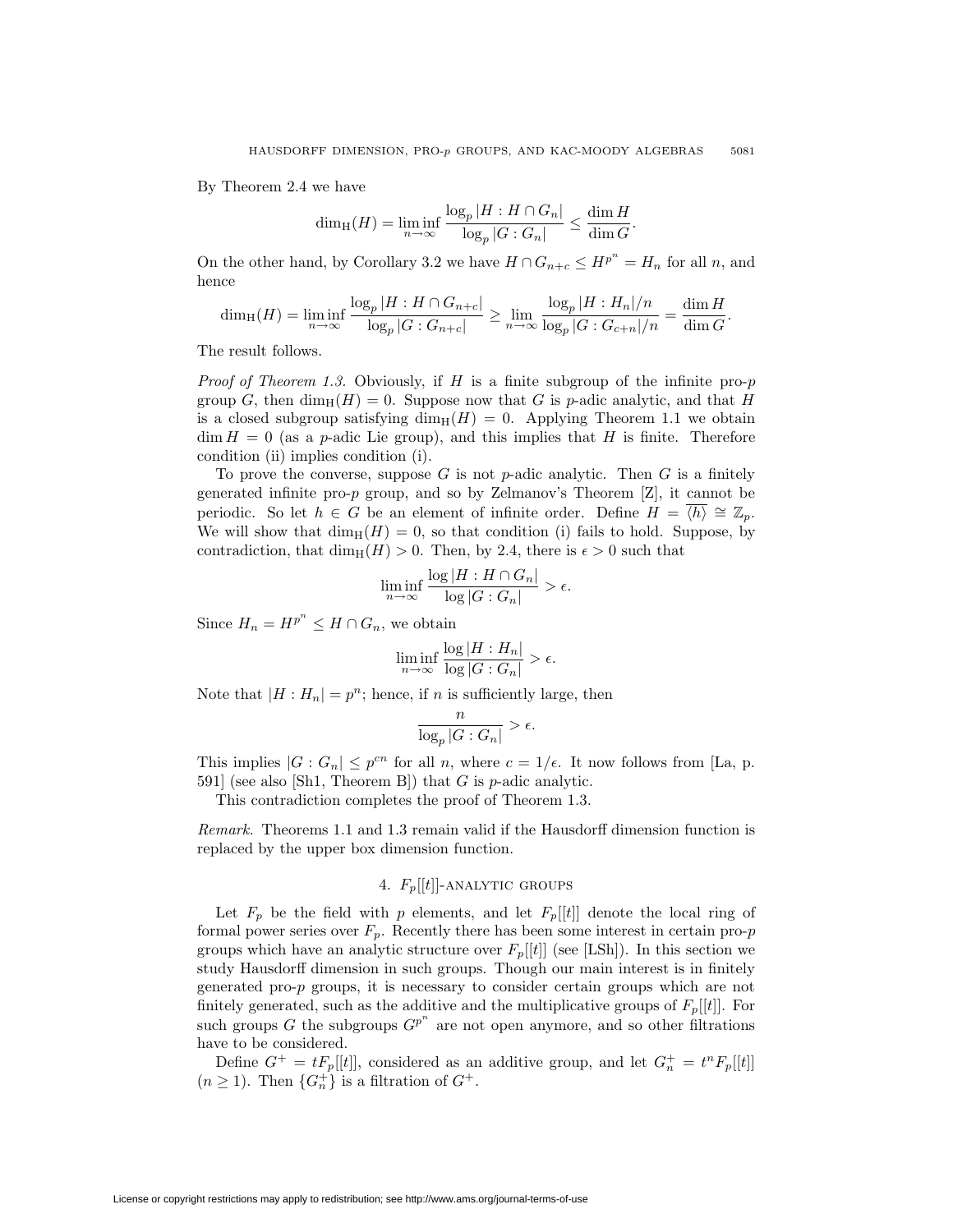**Lemma 4.1.** Spec $(G^+) = [0, 1]$  *with respect to the above filtration.* 

*Proof.* Given  $\alpha \in [0,1]$ , choose a subset  $S \subseteq \mathbb{N}$  of density  $\alpha$ . Then the closed subgroup generated by  $t^n$  ( $n \in S$ ) is easily seen to have Hausdorff dimension  $\alpha$ .  $\Box$ 

A similar result holds for the direct sum of  $k$  copies of  $G^+$ .

Next, define  $G^* = 1 + tF_p[[t]]$ , considered as a multiplicative group. Let  $G^*_n = 1 +$  $t^n F_p[[t]]$   $(n \geq 1)$ . Then  $\{G_n^*\}$  is a filtration of  $G^*$ . Let  $B = \mathbb{N} \setminus p\mathbb{N}$ , the set of positive integers which are not divisible by *p*. The following result is straightforward.

**Lemma 4.2.** *The elements*  $1 + t^n$   $(n \in B)$  *form a minimal generating set for*  $G^*$ *as a pro-p group.*

Using the above observation and density arguments, it is easy to obtain the following.

**Lemma 4.3.** Spec $(G^*)$  = [0,1] *with respect to the above filtration.* 

A similar result holds for a direct product of *k* copies of *G<sup>∗</sup>*.

Let us now turn to  $G = SL_d(F_p[[t]])$  (where  $p > 2$ ) and its congruence subgroups

$$
G_n = SL_d^n(F_p[[t]]) = Ker(G \to SL_d(F_p[[t]]/t^n F_p[[t]])) \ \ (n \ge 1).
$$

Note that  $G_1$  is a pro-*p* group,  $G/G_1 \cong SL_d(p)$ , and for  $n \geq 1$ ,  $G_n/G_{n+1}$  is elementary abelian of order  $p^{d^2-1}$ . In fact  $G_2$  coincides with the Frattini subgroup of  $G_1$ , and so  $d(G_1) = d^2 - 1$ . In particular, *G* and  $G_1$  are finitely generated profinite groups.

 $\bigoplus_{n\geq 1} G_n/G_{n+1}$ , where the Lie product of homogeneous elements is induced by Since  $(G_n, G_m) \leq G_{n+m}$ , we can associate with  $G_1$  a graded Lie algebra  $L(G_1)$  = commutation in *G*. Moreover, since  $G_n^p \leq G_{pn}$ , the *p*th power map in *G* induces on  $L(G)$  the structure of a restricted Lie algebra. It is known that

(3) 
$$
L(G) \cong \mathcal{G} \otimes_{F_p} tF_p[t],
$$

as restricted Lie algebras, where  $\mathcal{G} = sl_d(F_p)$ . See [LSh] for this and for more details.

It is easy to see that  $G = \mathcal{G}^{[p]}$ , namely, G is spanned by the pth powers of its elements. Using the isomorphism  $(3)$ , it follows that *pth* powers of elements of  $G_n$ generate  $G_{pn}$  modulo  $G_{pn+1}$ . However, any subset of  $G_m$  which generates it modulo  $G_{m+1}$  generates  $G_m$  as a normal subgroup of *G*. The normality of  $G_n^p$  now implies that  $G_n^p = G_{pn}$  for all *n*. In particular,  $G_1^{p^n} = G_{p^n}$ , so the filtration  $\{G_1^{p^n}\}$  is a sub-filtration of the congruence filtration  ${G_n}$  on  $G_1$ . This remark enables us to replace our canonical filtration  $G_1^{p^n}$  by the congruence filtration  $G_n$ , which is easier to work with. The reader can now easily verify that all results below that deal with  $Spec(G)$  with respect to  $G_n$  are also valid for  $G_1$  with respect to the filtration  $G_1^{p^n}$ .

We need some notation. Let *I* denote the identity  $n \times n$  matrix. For  $k < d$  define

$$
T_k = \{I + (a_{ij})_{1 \le i,j \le d} : a_{ij} \in tF_p[[t]] \text{ and } a_{ij} = 0 \text{ if } j - i < d - k\}.
$$

Define

$$
T = \{I + (a_{ij})_{1 \le i,j \le d} \in G_1 : a_{ij} = 0 \text{ if } j < i\}.
$$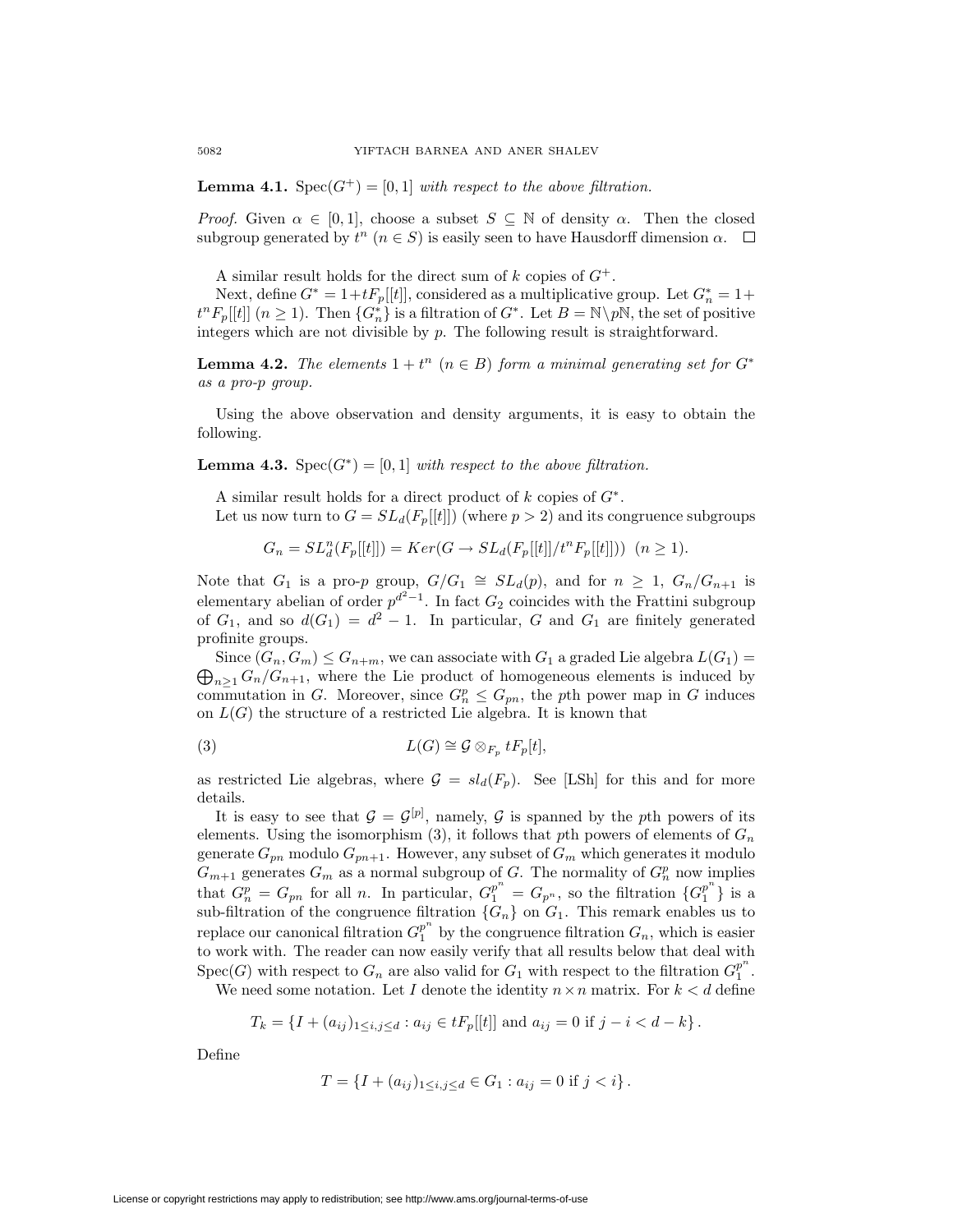Then

$$
T_k = \left(\begin{array}{cccccc} & & & & & & & & k & & \\ 1 & 0 & \cdots & \cdots & 0 & * & \cdots & * \\ & & & & & & & & \ddots & \ddots & \vdots \\ & & & & & & & & & \ddots & * \\ & & & & & & & & & & 0 \\ \vdots & & & & & & & & & & 0 \\ & & & & & & & & & & \ddots & \vdots \\ & & & & & & & & & & & \ddots & \vdots \\ & & & & & & & & & & & \ddots & \vdots \\ & & & & & & & & & & & & \ddots & \vdots \\ 0 & \cdots & & & & & & & & & & 0 & 1 \end{array}\right)
$$

and

$$
T = \left( \begin{array}{cccc} 1+* & * & \cdots & * \\ 0 & \ddots & \ddots & \vdots \\ \vdots & \ddots & \ddots & * \\ 0 & \cdots & 0 & 1+* \end{array} \right),
$$

where the stars stand for arbitrary elements of the maximal ideal  $tF_p[[t]]$ . The congruence filtration  $G_n$  induces on the additive subgroups  $I + tF_p[[t]e_{ij} \cong G^+(i \leq \mathbb{Z})$ *j*) the filtration  $G_n^+$  mentioned above. Similarly,  $G_n$  induces on the multiplicative subgroups  $(1 + tF_p[[t]])e_{ii}$  ≃  $G^*$  the filtration  $G^*$ <sup>*n*</sup> mentioned above.

Combining this observation with Theorem 2.4 and the equality  $|G_1: G_n|$  $p^{(n-1)(d^2-1)}$ , we see that

$$
\dim_{\mathrm{H}}(T_k) = \frac{(k+1)k}{2(d^2-1)} \quad \text{and} \quad \dim_{\mathrm{H}}(T) = \frac{d(d+1)-2}{2(d^2-1)}.
$$

We can now show that  $Spec(G)$  contains intervals. Indeed we have

**Proposition 4.4.** For every  $0 \leq \xi \leq \frac{d(d+1)-2}{2(d^2-1)}$  there is a closed subgroup  $H_{\xi} \leq_c G$  $(contained \in T) \text{ such that } \dim_{\text{H}}(H_{\xi}) = \xi$ . Consequently, Spec(*G*) *contains the*  $\frac{d(d+1)-2}{2(d^2-1)}$ .

*Proof.* Suppose first that  $\xi \leq \frac{d(d-1)}{2(d^2-1)}$ , and choose k such that  $\frac{k(k-1)}{2(d^2-1)} \leq \xi \leq \frac{(k+1)k}{2(d^2-1)}$ . We will construct  $H_{\xi}$  so that  $T_{k-1} \leq_c H_{\xi} \leq_c T_k$ . Since  $T_k/T_{k-1} \cong G^+ \oplus \cdots \oplus G^+$ ,  $\frac{k}{k}$ 

this can be done using Lemma 4.1 and the remark following it.

Suppose now that  $\frac{d(d-1)}{2(d^2-1)} \leq \xi \leq \frac{d(d+1)-2}{2(d^2-1)}$ . Since  $T/T_{d-1} \cong G^* \oplus \cdots \oplus G^*$ | {z } *<sup>d</sup>−*<sup>1</sup> , we

can construct (using 4.3 and the remark following it)  $H_{\xi}$  such that  $T_{d-1} \leq_c H_{\xi} \leq_c$ *T* , whose Hausdorff dimension is *ξ*.

This proves part (i) of Theorem 1.4.

Using similar constructions inside parabolic subgroups, it is possible to show that  $Spec(G_1)$  contains a closed interval of the form  $[0, 1 - c \cdot d^{-1/2}]$ , where  $c > 0$ is some absolute constant.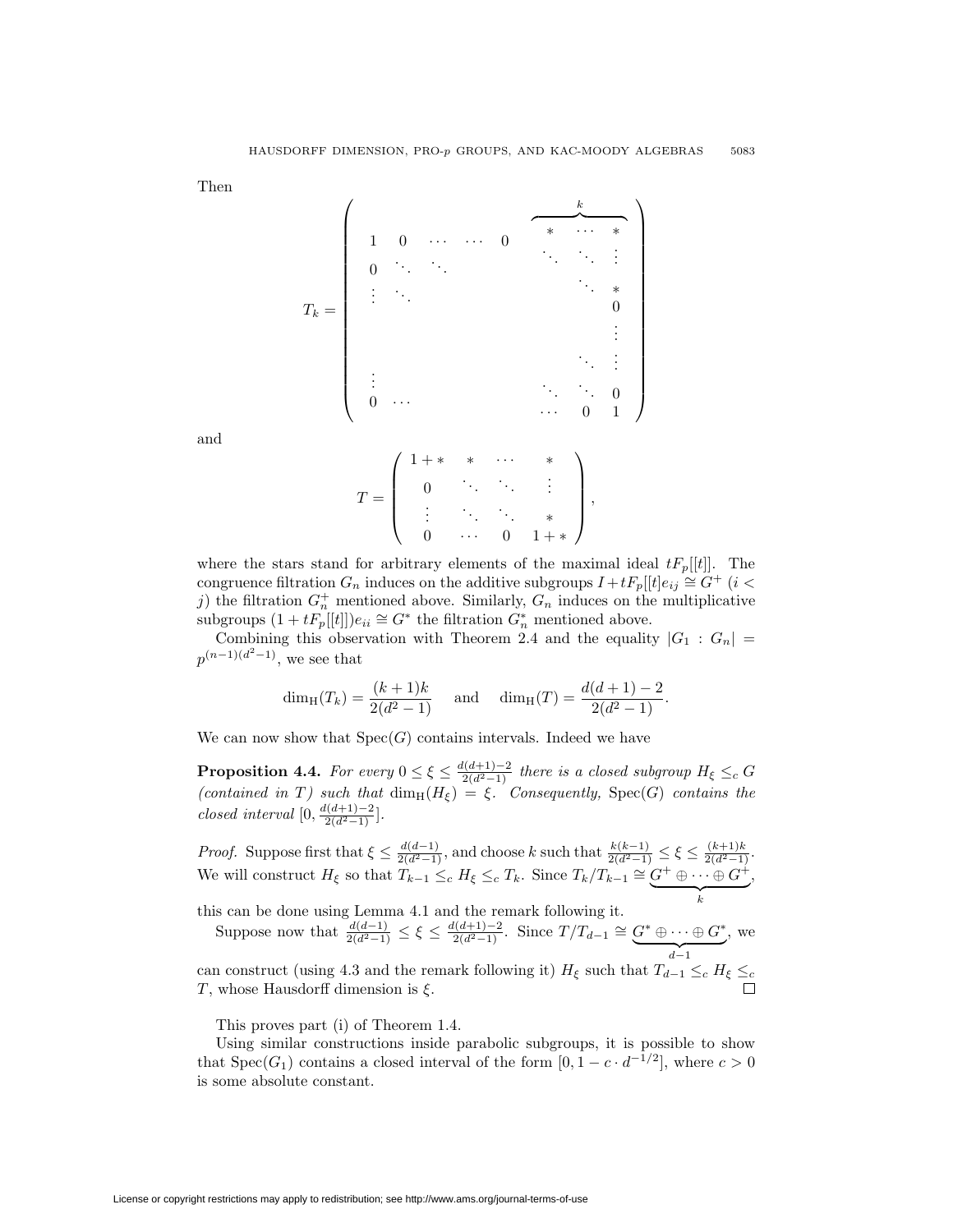#### 5. Subalgebras of Kac-Moody algebras

Fix a filtration  $G_n$  of a pro-*p* group  $G$ , and suppose  $G_n$  is a central *p*-series. Then the associated Lie ring  $L = L(G) = \bigoplus G_n/G_{n+1}$  is an infinite dimensional graded Lie algebra over  $F_p$ . Let *H* be a closed subgroup of *G*. Then *H* gives rise to the graded subalgebra  $\bigoplus_{n\geq 1} (H \cap G_n)G_{n+1}/G_{n+1}$  of  $L(G)$ , which (by a slight abuse of notation) we denote by  $L(H)$ . If  $|G : H| = \infty$  then  $L(H)$  has infinite codimension in  $L(G)$ .

Theorem 2.4 enables us to reconstruct the Hausdorff dimension of *H* from the dimensions of the homogeneous components of  $L(G)$  and  $L(H)$ . We need some notation. Let  $L_n = L_n(G) = G_n/G_{n+1}$  and  $L_n(H) = (H \cap G_n)G_{n+1}/G_{n+1}$ . Define the (lower) *density* of a graded subalgebra  $K = \bigoplus_{n \geq 1} K_n$  of  $L(G)$  by

$$
D(K) = \liminf_{m \to \infty} \frac{\sum_{n \le m} \dim K_n}{\sum_{n \le m} \dim L_n}.
$$

Then we clearly have

**Lemma 5.1.** *With the above notation,*

$$
\dim_{\rm H}(H) = D(L(H)),
$$

where the Hausdorff dimension is computed in  $G$  with respect to the filtration  $G_n$ .

Denoting by  $Spec(L)$  the set of densities of graded subalgebras of  $L$ , we see that  $Spec(G) \subseteq Spec(L(G))$ . Equality need not hold, since in general not every graded subalgebra of  $L(G)$  arises from some closed subgroup  $H \leq G$ . Similarly, it follows that *l*(*G*) is bounded above by the maximal density of a graded subalgebra of infinite codimension in *L*, though equality need not hold. Anyhow, Lemma 5.1 indicates that the study of graded subalgebras of infinite codimension in N-graded Lie algebras may be relevant for the computation of  $Spec(G)$  and of  $l(G)$  in particular.

For the groups in question (where *p* does not divide *d*), the Lie algebras  $L(G)$ take a rather simple form. They can be regarded as the positive part of (possibly twisted) Kac-Moody algebras, namely, of loop algebras associated with some finitedimensional simple Lie algebras over *Fp*.

Let us first recall some definitions. Let *G* be a simple finite-dimensional Lie algebra over a field *F*. Let  $F[t, t^{-1}]$  denote the ring of Laurent polynomials and set  $L(\mathcal{G}) = \mathcal{G} \otimes F[t, t^{-1}]$ . Let  $m \geq 1$  and let  $\alpha$  be a  $\mathbb{Z}/k\mathbb{Z}$ -grading of  $\mathcal{G}, \mathcal{G} = \bigoplus_{i=0}^{k-1} \mathcal{G}_i$ . Then the Z-graded Lie subalgebra of  $L(G)$  defined by

$$
L(\mathcal{G},k,\alpha)=\bigoplus_{n\in\mathbb{Z}}\mathcal{G}_{n\, \mathrm{mod}\, k}\otimes t^n
$$

is said to be a loop algebra associated with  $G$  (with respect to  $k$  and  $\alpha$ ). Its positive part is defined by

$$
L^+(\mathcal{G}, k, \alpha) = \bigoplus_{n \geq 1} \mathcal{G}_{n \bmod k} \otimes t^n.
$$

Note that  $L(G)$  itself is a loop algebra on *G*, and that  $L^+(G) = G \otimes tF[t]$ . Similar notation will be used for any (not necessarily simple) finite-dimensional Lie algebras *G*.

It is known that, for *G* simple, any graded subalgebra of infinite codimension in  $L^+(\mathcal{G},k,\alpha)$  can be extended to a subalgebra which is maximal with respect to these properties (see [BShZ, *§*4]). Therefore, in order to compute the maximal density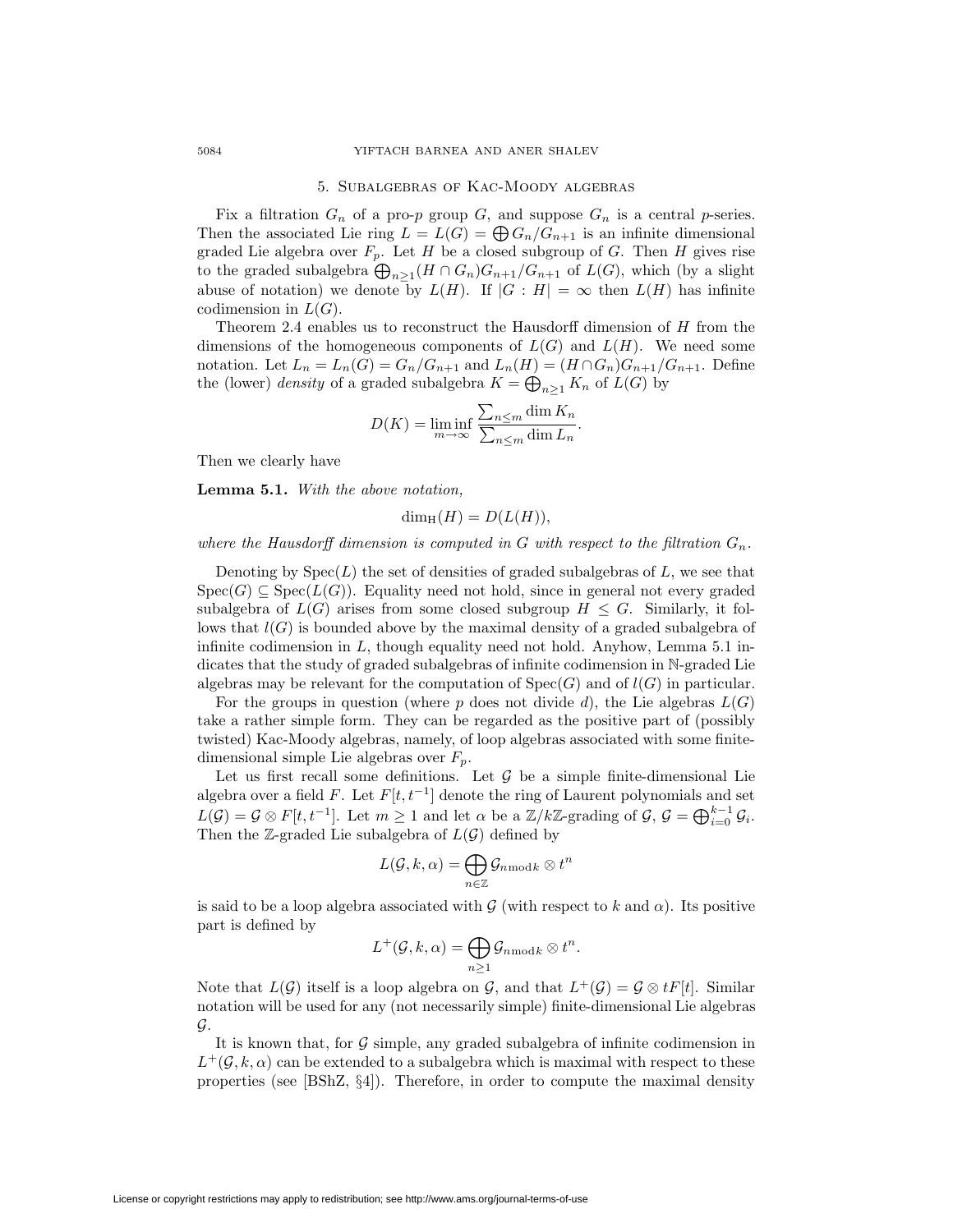of a graded subalgebra of infinite codimension in  $L^+(\mathcal{G}, k, \alpha)$  it suffices to compute the density of the maximal ones. In [BShZ, Theorem 4.2] those subalgebras are determined, under the assumption that  $G$  is central simple over  $F$  (i.e. its centroid coincides with  $F$ ). In order to formulate the result, we associate with a graded subalgebra  $\mathcal{H} = \bigoplus_{i=0}^{k-1} \mathcal{H}_i$  of  $\mathcal{G} = \bigoplus_{i=0}^{k-1} \mathcal{G}_i$ , a graded subalgebra of  $L^+(\mathcal{G}, k, \alpha)$ , defined by

$$
L^+(\mathcal{H}, k, \alpha) = \bigoplus_{n \geq 1} \mathcal{H}_{n \bmod k} \otimes t^n \subseteq L^+(\mathcal{G}, k, \alpha).
$$

**Theorem 5.2.** *Let G be a central simple finite-dimensional Lie algebra over a field F.* Let *M* be a graded subalgebra of infinite codimension in  $L = L^+(G, k, \alpha)$  which *is maximal with respect to these properties. Then one of the following holds:*

 $(i)$   $M = L^+(\mathcal{H}, k, \alpha)$ , where  $\mathcal{H} = \bigoplus_{i=0}^{m-1} \mathcal{H}_i$  is a maximal graded subalgebra of  $\mathcal{G}$ *. (ii)*  $M = L^+(\mathcal{G}, qk, \beta)$  *for some prime q and a*  $\mathbb{Z}/qk\mathbb{Z}$ -grading  $\beta$  *of*  $\mathcal{G}$ *.* 

Note that the average dimension of a homogeneous component of a loop algebra of period k on  $\mathcal G$  is  $\frac{1}{k}$  dim  $\mathcal G$ . It follows that the density (in L) of the subalgebra of type (i) above is  $\dim \mathcal{H}/\dim \mathcal{G}$ , and that the density of the subalgebra of type (ii) above is 1*/q*. We therefore have the following.

**Corollary 5.3.** *Let*  $L = L^+(\mathcal{G}, k, \alpha)$  *be as above, and let*  $M$  *be a graded subalgebra of L, maximal with respect to having infinite codimension. Then either*  $D(M) = 1/q$ *for some prime q, or*  $D(M) = \dim \mathcal{H}/\dim \mathcal{G}$  *for some maximal graded subalgebra*  $H$  *of*  $G$ *.* 

In particular, we see that *D*(*M*) is always rational.

Given the simple Lie algebra  $\mathcal G$  and its cyclic grading  $\alpha$ , define

 $l(G, \alpha) = \max\{\dim \mathcal{H}/\dim \mathcal{G} : \mathcal{H} \text{ is a proper graded subalgebra of } \mathcal{G}\}.$ 

Note that, if  $k = 1$  – that is, if  $L = L^+(G)$  – then  $l(G, \alpha) = \max\{\dim \mathcal{H}/\dim \mathcal{G}\}\,$ , where  $H$  ranges over all maximal subalgebras of  $G$ ; we denote this invariant by  $l(G)$ . Applying the preceding results, we obtain our main tool in the investigation of  $l(G)$ .

**Corollary 5.4.** Let  $L = L(G, k, \alpha)$  be as above. Then the density of a graded sub*algebra M* of *L* of infinite codimension is at most max $\{l(G, \alpha), 1/2\}$ . Consequently, *if G is a pro-p group satisfying*  $L(G) \cong L^+(G, k, \alpha)$ *, then* 

$$
l(G) \le \max\{l(G, \alpha), 1/2\}.
$$

Now, let  $G = SL_d^1(F_p[[t]])$  (where p is odd), and let  $G_n$  be the congruence filtration. As mentioned in the preceding section, the associated Lie algebra  $L(G)$ is isomorphic to  $L^+(\mathcal{G})$ , where  $\mathcal{G} = sl_d(F_p)$ . Suppose first that p does not divide d. Then  $sl_d(F_p)$  is central simple over  $F_p$ , and so the above results are applicable. We assume that  $p > 2$ . Then Theorem 1.7 yields

$$
l(sl_d(F_p)) = \frac{d^2 - d}{d^2 - 1} = 1 - \frac{1}{d + 1}.
$$

It follows from 5.4 that

$$
l(G) \le 1 - \frac{1}{d+1}.
$$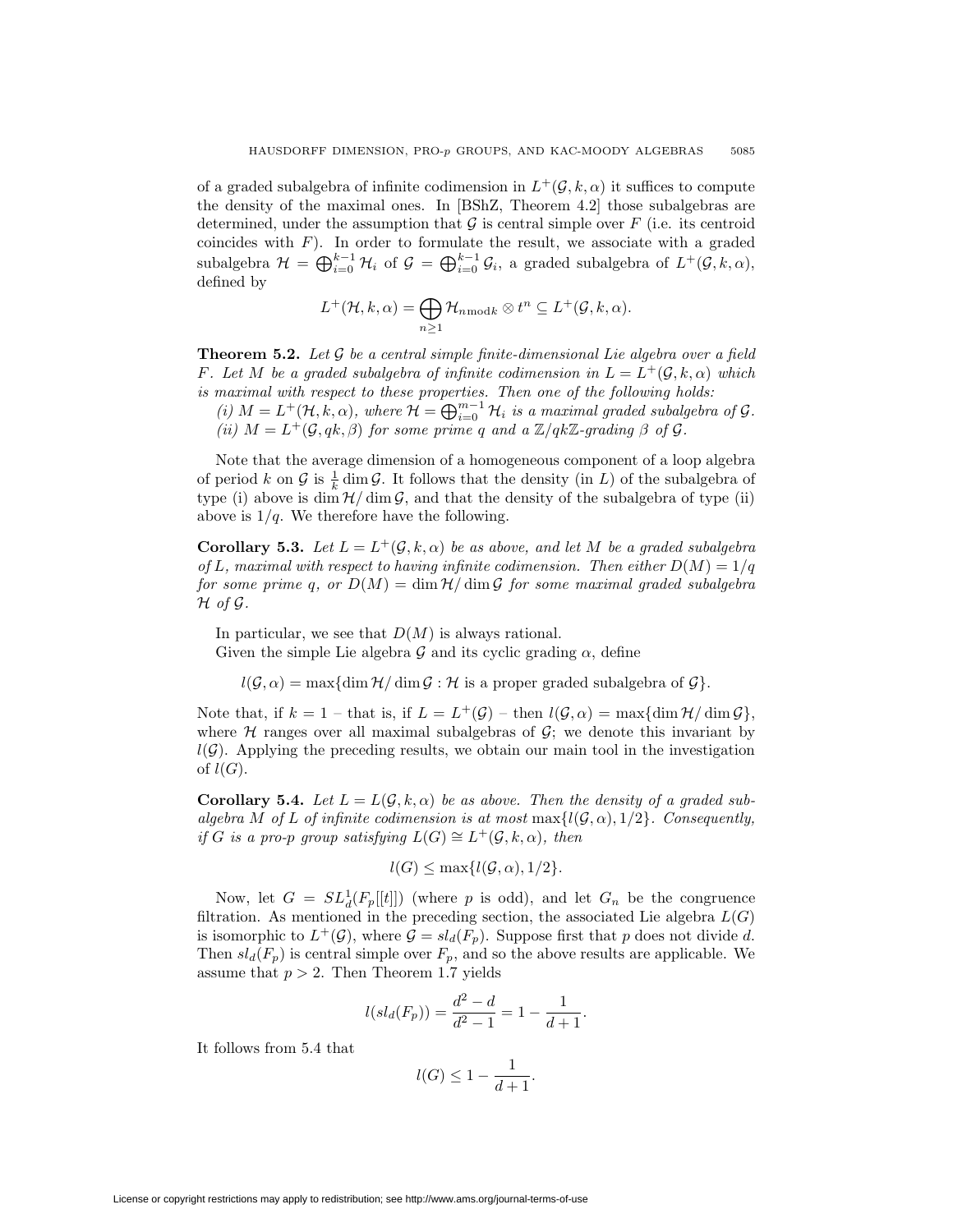On the other hand, letting *H* be the stabilizer in *G* of a subspace of codimension 1 of the natural module, we have  $\dim_{\mathrm{H}}(H)=1 - \frac{1}{d+1}$ . It follows that

$$
l(SL_d^1(F_p[[t]])) = 1 - \frac{1}{d+1}.
$$

This completes the proof of Theorem 1.4 in the case where *p* does not divide *d*. If *p* divides *d* then  $L(G)$  is still isomorphic to  $L^+(G)$ , where  $\mathcal{G} = sl_d(F_p)$ , but  $\mathcal G$  is no longer simple. However, the required result is easily obtained by factoring out the center of *G*.

This completes the proof of Theorem 1.4.

It may be interesting to compute  $l(G)$  for other classical groups  $G$  over power series rings, using essentially the same method.

Finally, let us turn to the proof of Theorem 1.6. Let  $\mathcal{G} = W_1$  be the first Witt algebra over  $F_p$ . Then  $\mathcal G$  is a simple Lie algebra with a basis  $e_0, \ldots, e_{p-1}$  satisfying

$$
[e_i, e_j] = (j - i)e_{i + j \bmod p}.
$$

Thus *G* admits  $\mathbb{Z}/p\mathbb{Z}$ -grading  $G = \bigoplus_{i=0}^{p-1} G_i$ , where  $W_i = \langle e_i \rangle$ . We denote this grading by  $\alpha$ .

Now, let  $G = \text{Aut}^1(F_p[[t]])$  be the Nottingham group, and let  $G_n$  be its congruence filtration. Thus  $G_1 = G$  and  $G_n$  is the collection of automorphisms  $g \in G$ sending *t* to  $t + \sum_{i>n} a_i t^i$  ( $a_i \in F_p$ ). It is well known that  $G_n$  is an  $N_p$ -series and that the corresponding Lie algebra  $L = L(G) = \bigoplus_{n \geq 1} G_n / G_{n+1}$  has the form  $L^+(\mathcal{G}, \alpha, p)$ .

It is easy to see that the maximal graded subalgebras of *G* (with respect to the grading *α*) have the form  $F_p e_0 + F_p e_a + F_p e_{p-a}$  for some  $1 \le a \le (p-1)/2$ . Thus

$$
l(W, \alpha) = \frac{3}{p}.
$$

Suppose first that  $p > 5$ . Then it follows from Corollary 5.4 that  $l(G) \leq 1/2$ . However, for each integer *m*, *G* has a closed subgroup

$$
G(m) = \{t \mapsto t + \sum_{n>1, n \equiv 1 \bmod m} a_n t^n : a_n \in F_p\},\
$$

whose associated subalgebra has the form  $L(m) := \sum_{n \equiv 0 \pmod{m}} L_n$ , where  $L_n =$  $G_n/G_{n+1}$ . This implies dim<sub>H</sub>( $G(m)$ ) =  $D(L(m)) = 1/m$  by 5.1. In particular,  $\dim_{\rm H}(H)=1/2$  for some closed subgroup *H* of *G*. It follows that

$$
l(G)=1/2.
$$

If  $p = 5$  then Corollary 5.4 yields  $l(G) \leq 3/5$ , but it is not clear whether equality holds.

Part (i) of Theorem 1.6 is proved.

To prove part (ii), first note that, by the above discussion,

$$
Spec(G) \supseteq \{1/m : m \ge 1\}.
$$

Now, let  $L = \bigoplus_{n \geq 1} L_n = L^+(\mathcal{G}, p, \alpha)$  be as above, and let  $M \subset L$  be a graded subalgebra of infinite codimension which is maximal with respect to these properties. Then, according to [BShZ, 4.4], one of the following holds.

(i) There exists  $1 ≤ a ≤ (p − 1)/2$  such that

$$
M = \bigoplus_{n \equiv 0, a, -a \bmod p} L_n.
$$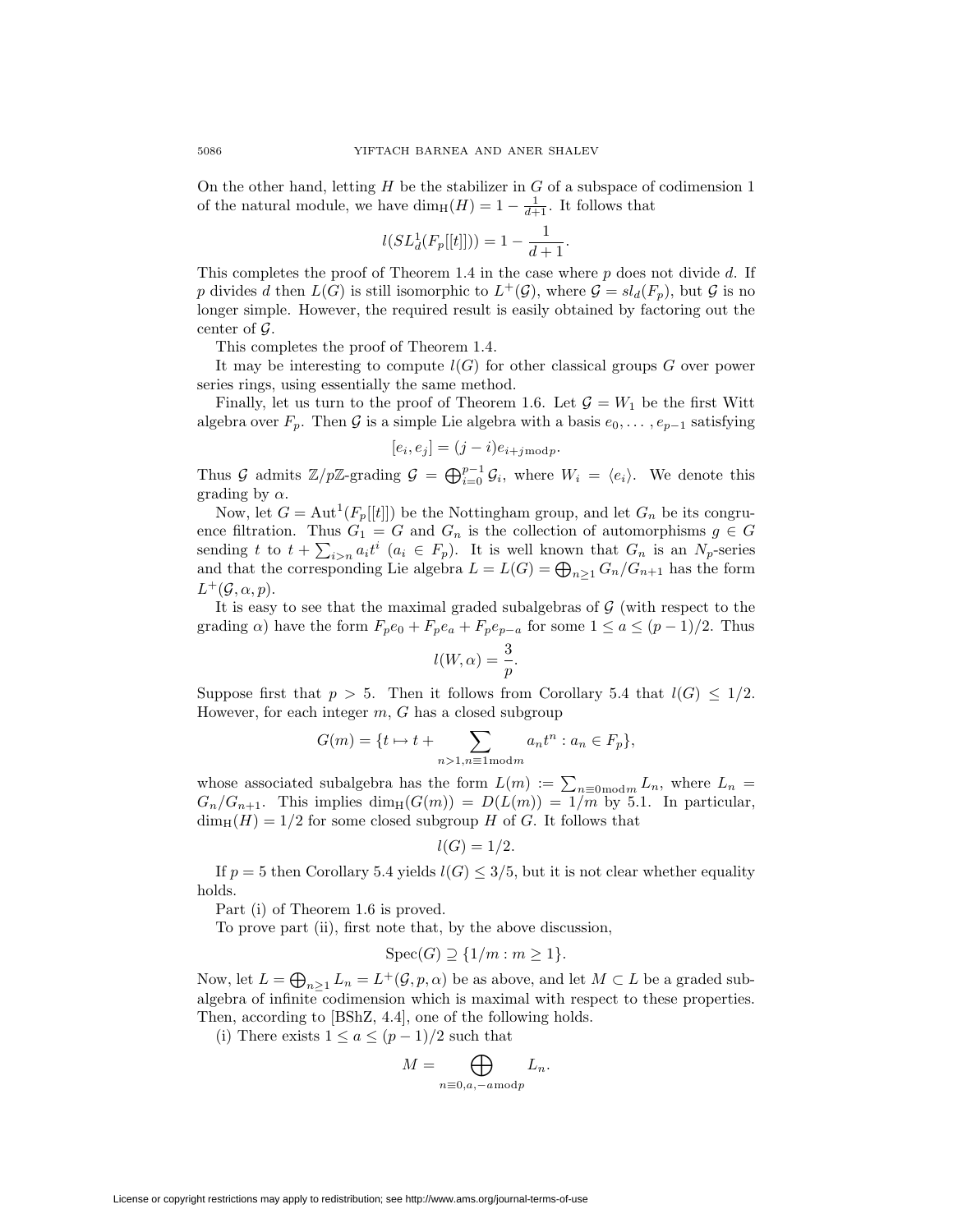(ii) There exists a prime  $q \neq p$  such that

$$
M = \bigoplus_{n \equiv 0 \bmod q} L_n.
$$

Moreover, the Lie algebras of type (ii) are isomorphic to the original Lie algebra *L*, by an isomorphism sending  $L_n$  to  $L_{qn}$ .

We now claim that, if *M* is a graded subalgebra of *L*, then either  $D(M) = 1/m$ for some *m*, or  $D(M) \leq 3/p$ . Indeed, suppose  $D(M) > 3/p$  and let us show that  $D(M) = 1/m$  for some *m*. If dim  $L/M < \infty$  then  $D(M) = 1$  and we are done. Otherwise *M* is contained in a maximal graded subalgebra of infinite codimension in *L*, say *K*<sub>1</sub>. Clearly, *K*<sub>1</sub> cannot be of type (i), since this would imply  $D(M) \leq$  $D(K_1)=3/p$ . Hence  $K_1$  is of type (ii). It follows that  $D(K_1)=1/q_1$  for some prime  $q_1$  and that  $K_1 \cong L$ . If dim  $K_1/M < \infty$  then  $D(M) = D(K_1) = 1/q_1$  and we are done. Otherwise there is a maximal graded subalgebra of infinite codimension *K*<sub>2</sub> of *K*<sub>1</sub> which contains *M*. Since *K*<sub>1</sub>  $\cong$  *L* it follows that *K*<sub>2</sub> satisfies conditions (i) or (ii) above (with *L* replaced by  $K_1$ ). However,  $K_2$  cannot be of type (i) by density considerations. Hence  $K_2$  is of type (ii), so its density in  $K_1$  is  $1/q_2$  for some prime *q*<sub>2</sub>. This implies that the density of  $K_2$  in *L* is  $1/(q_1q_2)$ . If *M* has finite codimension in  $K_2$ , then  $D(M) = 1/(q_1q_2)$ . Otherwise we can continue in this manner, based on the isomorphism  $K_2 \cong L$ . Note that the assumption  $D(M) > 3/p$  implies that this process is finite. This completes the proof of the claim.

Having proved that  $D(M) \in [0, 3/p] \cup \{1/m : m \geq 1\}$  for any graded subalgebra *M* of *L*, it follows from Lemma 5.1 that

$$
Spec(G) \subseteq [0,3/p] \cup \{1/m : m \ge 1\}.
$$

This concludes the proof of Theorem 1.6, provided the Hausdorff dimension is computed with respect to the congruence filtration  $G_n$  of the Nottingham group *G*. However, it is known that every open normal subgroup *N* of *G* lies between *G<sup>n</sup>* and  $G_{n+2}$  for some *n* [Yo], and this implies that the theorem remains valid with respect to any other filtration.

## 6. Appendix

We give below a proof of Theorem 1.7. Let F be a field of characteristic  $p \neq 2$ . It is clear that  $sl_d(F)$  has a (parabolic) subalgebra of dimension  $d^2 - d$ . It therefore suffices to show that, if *L* is a subalgebra of  $sl_d(F)$  whose dimension exceeds  $d^2 - d$ , then  $L = sl_d(F)$ . For the rest of this discussion we fix p, d and L as above. We also let  $e_{ij}$   $(i, j = 1, \ldots, d)$  be the standard matrix units. Our Lie algebra notation is standard and follows [H]. Note that  $sl_d(F)$  is a perfect Lie algebra, and so it follows that every maximal proper subalgebra of  $sl_d(F)$  contains the center *Z* of  $sl_d(F)$ . We shall assume, for simplicity, that  $p$  does not divide  $d$ , in which case  $Z = 0$ . If  $p$ divides *d* then our arguments still apply after factoring out the center.

The first lemma follows from basic linear algebra.

**Lemma 6.1.** *Let*  $\varphi_1, \ldots, \varphi_f$  *be linearly independent linear functionals on the linear space V*. Let  $v_1, \ldots, v_n$  be a basis for *V*. Then there are *f* basis elements  $v_{i_1}, \ldots, v_{i_f}$ *such that, for each*  $1 \leq m \leq f$ , there is a linear combination  $\psi_m = \sum_i c_{mj} \varphi_j$ *satisfying*  $\psi_m(v_{i_k}) = \delta_{mk}$ *.*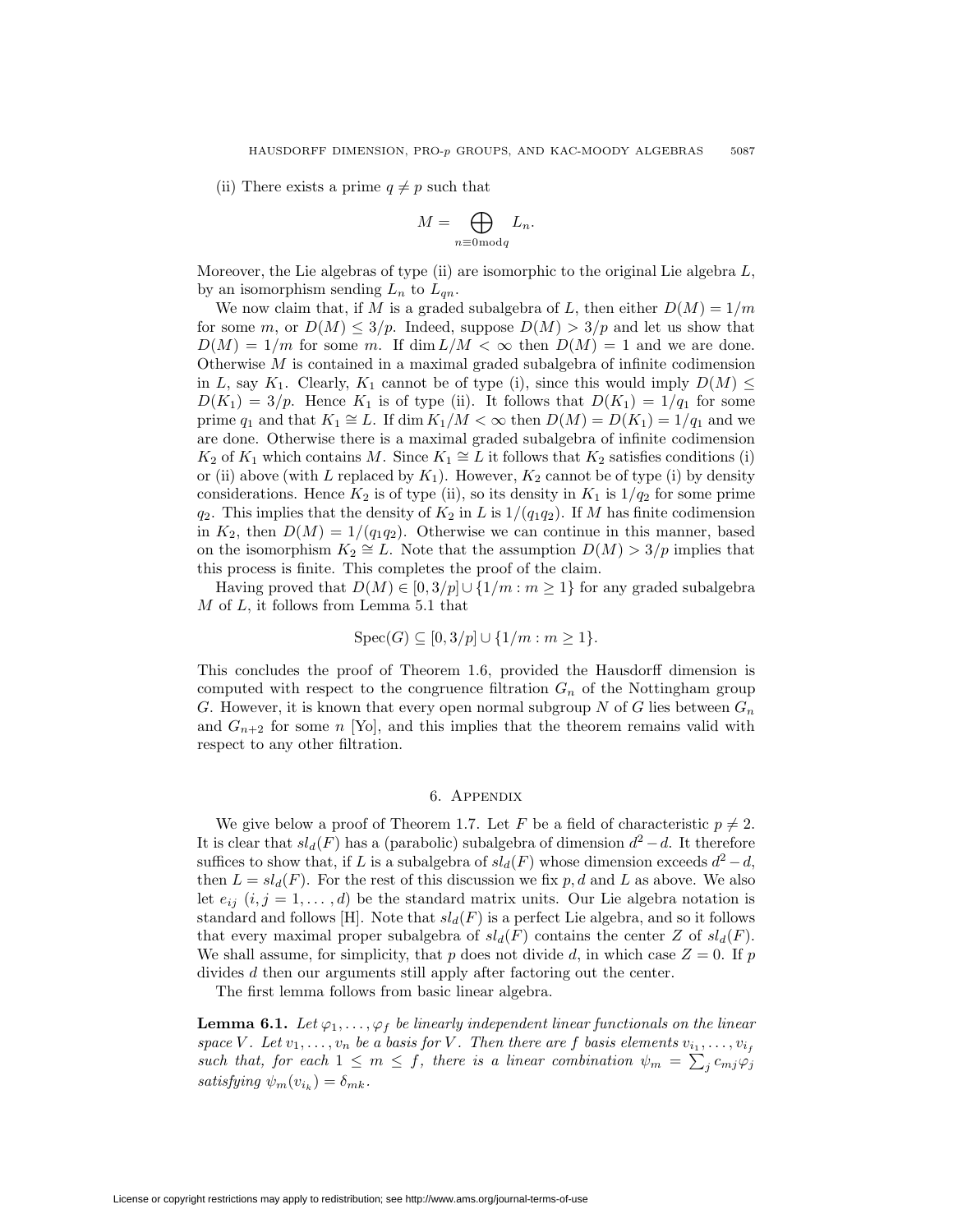We need some definitions. Let *D* denote the subalgebra of diagonal matrices in *sl*<sub>*d*</sub>(*F*). Then dim  $D = d - 1$ . Let  $E = \sum_{i \neq j} F e_{ij}$  and let *P* be the projection of  $sl_d(F)$  onto *E* (whose kernel is *D*).

## **Lemma 6.2.** *For each i there are*  $j, k \neq i$  *with*  $e_{ij}, e_{ki} \in L$ *.*

*Proof.* Let  $f = \dim(D \cap L)$ . Then  $f \leq d - 1$ , and since  $\dim(sl_d(F)/L) < d - 1$ we have  $f \geq 1$ . Choose a basis  $h_1, \ldots, h_f$  for  $L \cap D$ . We can view each  $h_j$  as a functional on the roots space of  $sl_d(F)$ . Then  $h_1, \ldots, h_f$  are linearly independent functionals.

Now, the subspace  $P(L)$  has codimension  $\langle f \rangle$  in *E*. This implies that, for any subset R of f matrix units  $e_{ij} \in E$ , some non-trivial linear combination  $\sum_{e_{ij} \in R} c_{ij} e_{ij}$  lies in  $P(L)$ .

Fix  $i, 1 \leq i \leq d$ , and let us show that, for some  $j \neq i$  we have  $e_{ij} \in L$ . It is well known that the roots corresponding to the root elements  $e_{i1}, \ldots, e_{ii-1}, e_{ii+1}, \ldots, e_{id}$ form a basis for the roots space of  $sl_d(F)$ . Apply Lemma 6.1 to the functionals  $h_1, \ldots, h_f$  acting on the roots space, equipped with the above basis. Let  $e_{ij_1}, \ldots, e_{ij_f}$  be as in the conclusion of 6.1.

Let  $\sum_{k=1}^{f} c_{ijk} e_{ijk}$  be a non-trivial linear combination of these elements which lies in  $P(L)$ . Then there exists  $b \in D$  such that  $b + \sum_{k=1}^{f} c_{ijk} e_{ijk} \in L$ . Now, suppose  $c_{ij_m} \neq 0$ . Consider the linear combination  $h = \sum_{k=1}^{f} a_k h_k$  corresponding to  $\varphi_m$  in the conclusion of Lemma 6.1. Regarding *h* as an element of *L*, we have  $c_{ij_m}e_{ij_m}=[h,b+\sum_{k=1}^f c_{ijk}e_{ijk}]\in L$ . It follows that  $e_{ij}\in L$ , where  $j=j_m$ .  $\Box$ 

In a similar manner it follows that  $e_{ki} \in L$  for some  $k \neq i$ .

**Lemma 6.3.** For each  $i \in \{1, ..., d\}$  there is  $k_i \neq i$  such that  $e_{ik_i}, e_{k_i}$ ,  $e_{ii} - e_{k_i k_i} \in$ *L.*

*Proof.* Fix *i* and let  $R = \{e_{ik} : i \neq k, e_{ik} \notin L\}$ . If  $R = \emptyset$  then the existence of  $k_i$ follows from Lemma 6.2. So suppose  $R \neq \emptyset$ . Then, since the root corresponding to  $e_{ij}$  is opposite to the root corresponding to  $e_{ji}$ , the roots corresponding to the set  $S = R \cup \{e_{ki} : i \neq k, e_{ik} \in L\}$  form a basis for the roots space. As in the proof of Lemma 6.2, it follows that one of the elements of *S* lies in *L*. By definition, this element cannot lie in *R*. Hence we obtain *ki*, as required.  $\Box$ 

For the rest of the discussion we fix, for each  $i$ , an integer  $k_i$  as in Lemma 6.3, in such a way that  $k_{k_i} = i$ . Then the map  $i \mapsto k_i$  is a fixed-point-free involution lying in the symmetric group  $S_d$ . Note that, by extension of scalars, we can (and will) assume that *F* is algebraically closed. Now,  $D \cap L$  is a toral subalgebra of  $L$ . Hence we can write L as the direct sum of 1-dimensional subspaces  $L_{\alpha}$  which are ad( $D \cap L$ )-invariant.

**Lemma 6.4.** *Let*  $L_{\alpha}$  *be as above, and let*  $v \in L_{\alpha}$  *be a non-zero vector. Then one of the following holds:*

 $(i)$   $$  $(iii)$   $v = c_{nm}e_{nm}$ , where  $0 \neq c_{nm} \in F$ . (iii)  $v = c_{nm}e_{nm} + c_{k_{m}k_{n}}e_{k_{m}k_{n}}$ , where  $0 \neq c_{nm}, c_{k_{m}k_{n}}$ .

*Proof.* Write  $v = b + \sum_{i \neq j} c_{ij} e_{ij}$ , where  $b \in D$ . If  $c_{ij} = 0$  for all  $i \neq j$ , then  $v = b \in D \cap L$ . So suppose  $c_{nm} \neq 0$  for some  $n \neq m$ .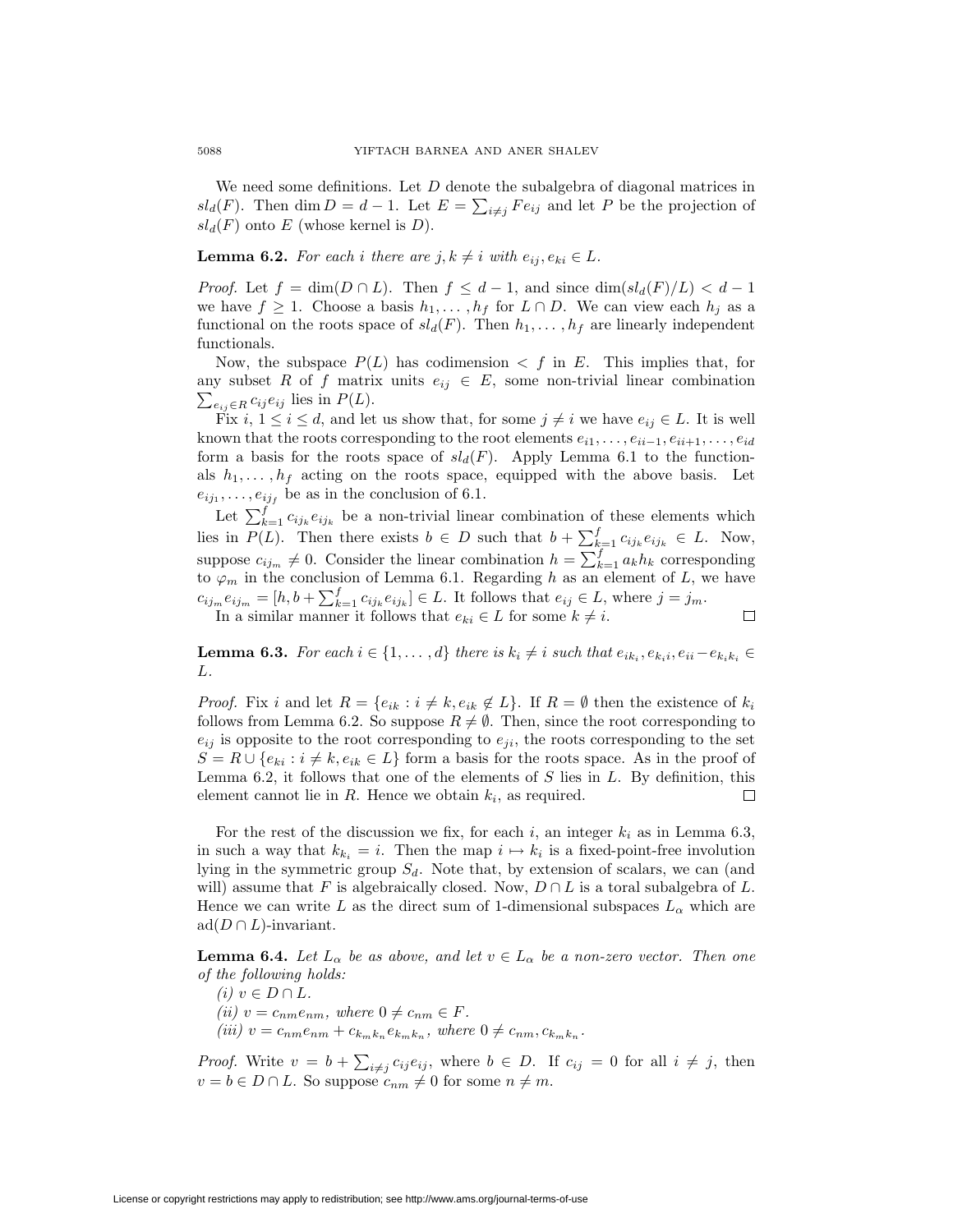Since  $e_{nn} - e_{k_n k_n} \in D \cap L$ , v is an eigenvector of  $e_{nn} - e_{k_n k_n}$ . Hence there is  $l \in F$  such that

$$
lv = [e_{nn} - e_{k_n k_n}, v] = [e_{nn} - e_{k_n k_n}, b] + \sum c_{ij} [e_{nn} - e_{k_n k_n}, e_{ij}].
$$

This yields

$$
lb + \sum lc_{ij}e_{ij} = \sum_{j} (c_{nj}e_{nj} - c_{k_{nj}}e_{k_{nj}}) + \sum_{i} (-c_{in}e_{in} + c_{ik_{n}}e_{ik_{n}})
$$
  
=  $2c_{nk_{n}}e_{nk_{n}} - 2c_{k_{n}}e_{k_{n}} + \sum_{j \neq n,k_{n}} c_{nj}e_{nj} + \sum_{i \neq n,k_{n}} c_{ik_{n}}e_{ik_{n}} - \sum_{j \neq n,k_{n}} c_{k_{n}}j e_{k_{n}}j - \sum_{i \neq n,k_{n}} c_{in}e_{in}.$ 

Suppose first that  $m \neq k_n$ . Then, by looking at the coefficients of  $e_{nm}$  in both sides of the above equality, we see that  $l = 1$  and  $b = 0$ . Using the fact that  $1 \neq -1$  in *F*, we conclude that

$$
v = c_{k_n n} e_{k_n n} + \sum_{j \neq n, k_n} c_{nj} e_{nj} + \sum_{i \neq n, k_n} c_{ik_n} e_{ik_n}
$$

(the first summand must vanish if  $p \neq 3$ ).

We now use the fact that *v* is also an eigenvector of  $e_{mm} - e_{k_m k_m}$ , namely,  $\mu v = [e_{mm} - e_{k_m k_m}, v]$  for some  $\mu \in F$ . Substituting the expression for *v*, and using the fact that  $n, m, k_n, k_m$  are all distinct, we obtain

$$
\mu v = c_{mk_n}e_{mk_n} - c_{k_mk_n}e_{k_mk_n} - c_{nm}e_{nm} + c_{nk_m}e_{nk_m}.
$$

As  $c_{nm} \neq 0$ , we must have  $\mu = -1$ , and

$$
v = c_{nm}e_{nm} + c_{k_mk_n}e_{k_mk_n},
$$

as required.

We are left with the case where  $c_{nm} \neq 0$  for  $n \neq m$  implies  $m = k_n$ . In this case we have

$$
v = b + \sum_{n} c_{nk_n} e_{nk_n},
$$

where  $b \in D$ . Expanding the equality  $lv = [e_{nn} - e_{k_n k_n}, v]$  as above, we find that  $l = 2, b = 0$ , and  $2v = 2c_{nk_n}e_{nk_n} - 2c_{k_n}e_{k_n}$ . Since the characteristic of *F* is not equal to 2, it follows that  $v = c_{nk_n}e_{nk_n}$ , as in (ii). The result follows. □

An element  $v = c_{ij}e_{ij} + c_{k_jk_i}e_{k_ik_i} \in L$  will be said to be *indecomposable* if *v* is in one of the subspaces  $L_{\alpha}$  mentioned above,  $c_{ij}, c_{k_j k_i} \neq 0$  and  $e_{ij}, e_{k_j k_i} \notin L$ . A matrix unit  $e_{ij}$  ( $i \neq j$ ) is said to be *missing* if  $e_{ij} \notin L$  and  $e_{ij}$  does not occur in any indecomposable element.

**Lemma 6.5.** *There are no indecomposables elements in L, and the number of missing elements is less than*  $d-1$ *.* 

*Proof.* If  $e_{ij}$  occurs in an indecomposable element, then it must occur with  $e_{k_ik_i}$ . Since we fixed  $k_m$  for each  $m$ ,  $e_{ij}$  can occur in at most one indecomposable element. For each indecomposable element choose one of the matrix units occurring in it. Let *W* be the linear space which is spanned by these chosen matrix units as well as all the missing elements. Then  $\dim W$  is equal to the number of indecomposable elements plus the number of missing elements.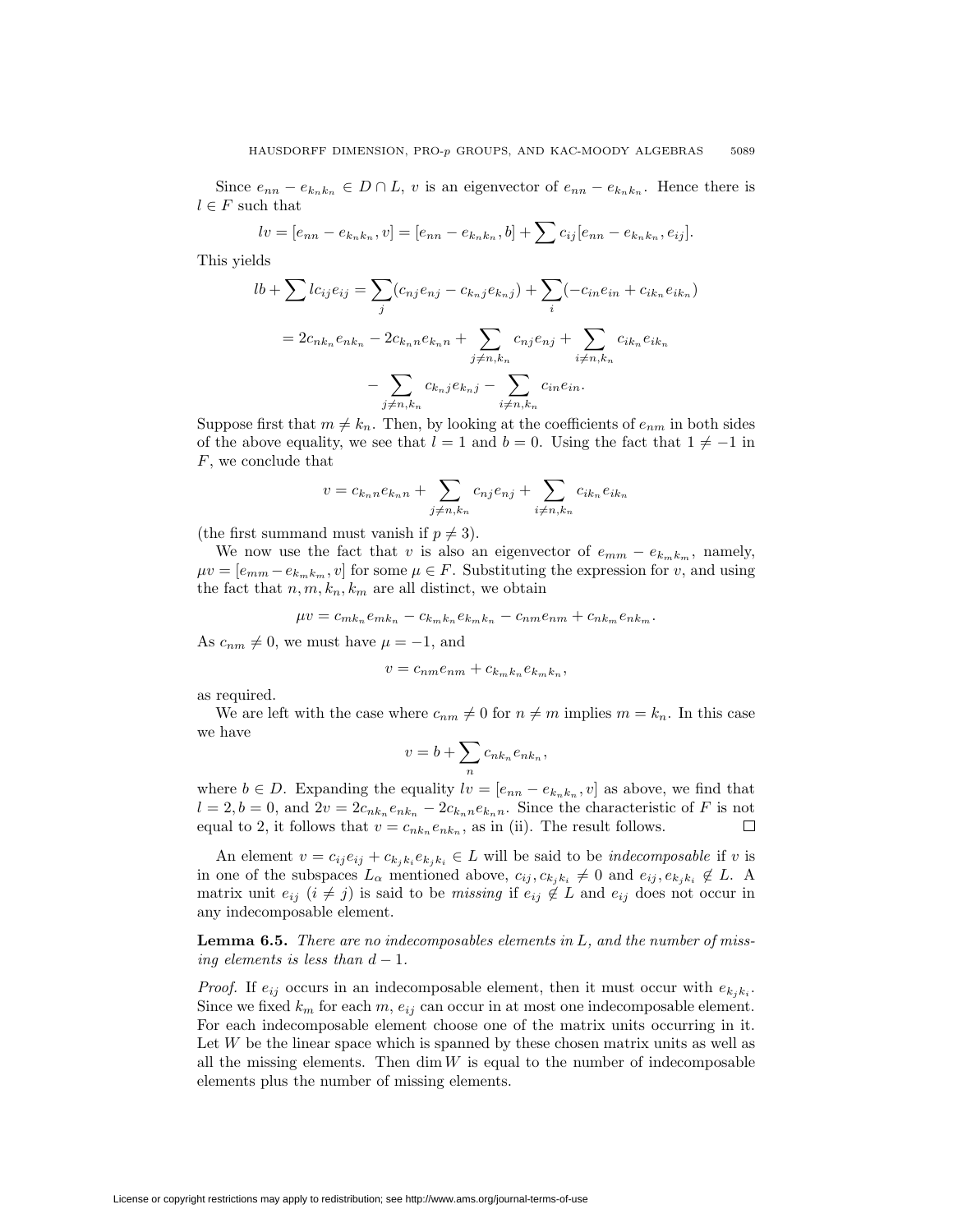We claim that  $W \cap L = 0$ . Suppose otherwise, and let  $v \in W \cap L$  be a non-zero vector. Since *v ∈ L∩E*, it can be written as a linear combination of indecomposable elements and matrix units  $e_{ij}$  which lie in  $L$ . On the other hand,  $v$  is a linear combination of the elements spanning *W*. This yields a contradiction, and so the claim is proved.

Using the fact that  $W \cap L = 0$  and that *L* has codimension less than  $d-1$  in  $sl_d(F)$ , it follows that dim  $W < d-1$ . In particular, the number of missing elements is less than  $d-1$ .

Suppose that  $v = c_{ij}e_{ij} + c_{k_jk_i}e_{k_jk_i}$  is an indecomposable element. Then  $i \neq k_j$ , for otherwise  $k_i = k_{k_i} = j$ , which implies  $v \in Fe_{ij}$ , a contradiction to *v* being indecomposable. The same argument shows that  $j \neq k_i$ . Hence

$$
[v, e_{ji}] = [c_{ij}e_{ij}, e_{ji}] = c_{ij}(e_{ii} - e_{jj}),
$$

and

$$
[v, e_{ji}, v] = c_{ij}[e_{ii} - e_{jj}, v] = c_{ij}[e_{ii} - e_{jj}, c_{ij}e_{ij}] = 2c_{ij}^2e_{ij}.
$$

Since  $v \in L$  and  $e_{ij} \notin L$ , we conclude that  $e_{ji} \notin L$ .

Note that, if  $m \neq j$ , then  $e_{ij}$  and  $e_{im}$  cannot occur in the same indecomposable element (as this would imply  $m = k_i = j$ ). Similarly,  $e_{ij}$  and  $e_{ni}$  cannot occur in the same indecomposable element (as this would imply  $i = k_i$ ). Consider the  $d-3$ pairs  $\{e_{ik}, e_{ki}\}\$  where  $k \neq i, j, k_i$ , and let *S* be the union of those pairs. By the above discussion any two elements of *S* cannot occur in the same indecomposable element. Let *T* be a set consisting of  $e_{ij}$ ,  $e_{ji}$ , the elements of *S* which occur in some indecomposable element, as well as the missing elements. Let *U* be the linear space spanned by *T*. Then we easily obtain  $U \cap L = 0$ , and this yields dim  $U < d-1$ . It follows that  $|T| < d-1$ , and so  $|T \setminus \{e_{ij}, e_{ji}\}| < d-3$ .

Since there are  $d-3$  pairs of the form  $\{e_{ik}, e_{ki}\}$  ( $k \neq i, j, k_i$ ), there exists  $k$  such that  $e_{ik}, e_{ki} \notin T$ . Thus  $e_{ik}, e_{ki}$  are not missing, and do not occur in indecomposable elements. It follows that  $e_{ik}$ ,  $e_{ki} \in L$ . Therefore their Lie product  $e_{ii} - e_{kk}$  also lies in *L*. We conclude that [*eii − ekk, v*] *∈ L*. However,

$$
[e_{ii} - e_{kk}, v] = c_{ij} e_{ij} \text{ if } k \neq k_j,
$$

and

$$
[e_{ii} - e_{kk}, v] = c_{ij}e_{ij} - c_{k_jk_i}e_{k_jk_i}
$$
 if  $k = k_j$ .

Since  $c_{ij}e_{ij}+c_{k_ik_i}e_{k_ik_i} \in L$ , we conclude that in either case  $e_{ij} \in L$ , a contradiction. The lemma is proved. □

*Proof of Theorem 1.7.* In view of 6.4 and 6.5, we can write *L* as a direct sum of *D* ∩ *L* and subspaces of the form  $Fe_{ij}$  for some *i, j* with  $i \neq j$ . We claim that  $e_{ij} \in L$  for all  $i \neq j$ , namely, that there are no missing elements.

Suppose, by contradiction, that  $e_{ij}$  is missing. Then at most  $d-3$  additional elements are missing. Consider the  $d-2$  pairs  $\{e_{ik}, e_{kj}\}$ , where  $k \neq i, j$ . Then for some *k* we have  $e_{ik}, e_{kj} \in L$ . Therefore  $e_{ij} = [e_{ik}, e_{kj}] \in L$ , a contradiction.

Having proved that  $e_{ij} \in L$  for all  $i \neq j$  (namely, that  $L \supseteq E$ ), it follows at once that  $e_{ii} − e_{jj} ∈ L$  for all  $i ≠ j$ , and so *L* contains *D*. Therefore  $L = sl_d(F)$ , and the theorem is proved.

#### **REFERENCES**

- [A] J.L. Abercrombie, Subgroups and subrings of profinite rings, *Math. Proc. Cambr. Phil. Soc.* **116** (1994), 209–222. MR **95h:**11078
- [B] N. Bourbaki, *Lie groups and Lie algebras, Chapters 1-3*, Springer, Berlin, 1980.